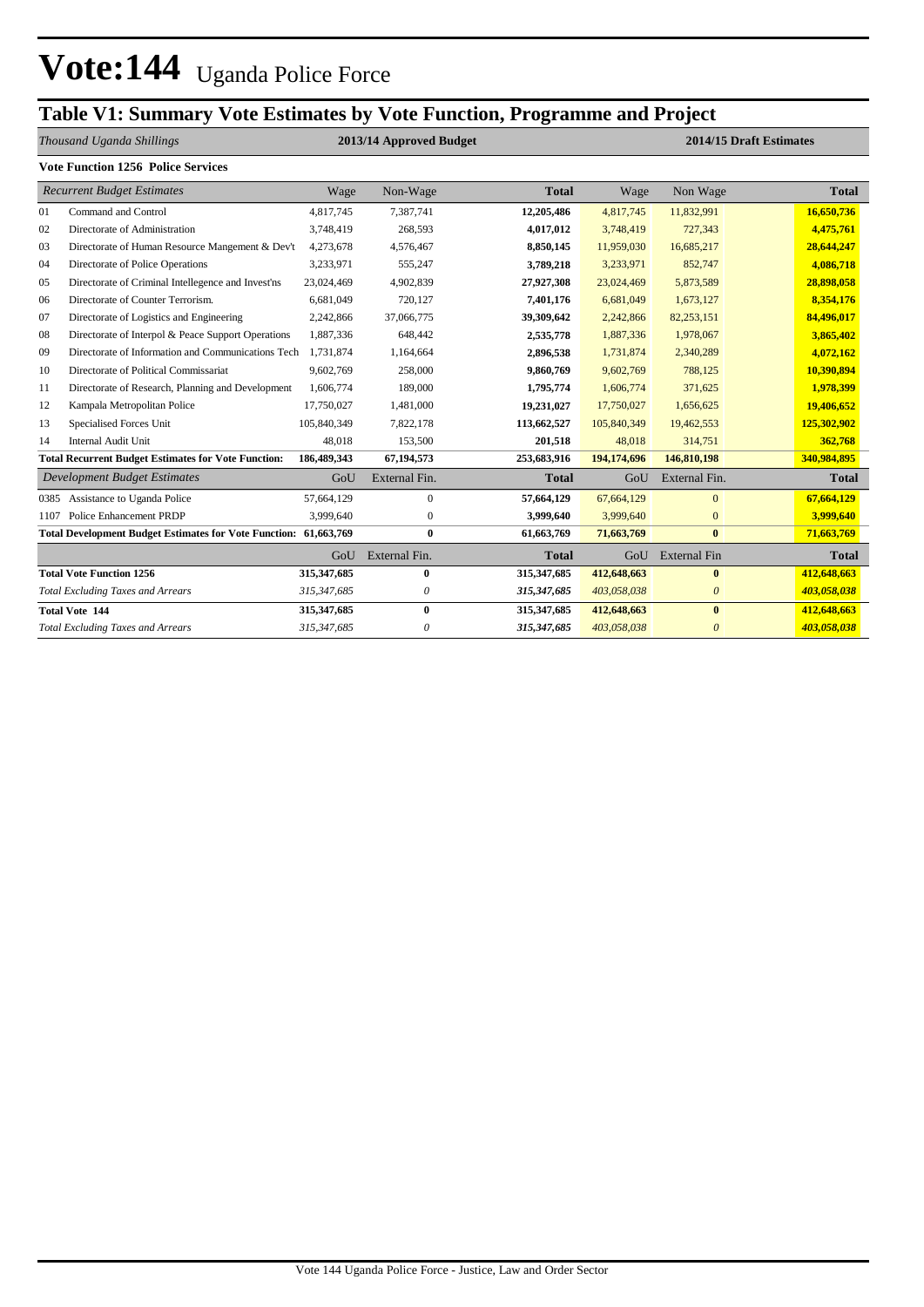# **Table V2: Summary Vote Estimates by Item**

| Thousand Uganda Shillings                                                                |                             | 2013/14 Approved Budget            |                       |                         | 2014/15 Draft Estimates |                         |
|------------------------------------------------------------------------------------------|-----------------------------|------------------------------------|-----------------------|-------------------------|-------------------------|-------------------------|
|                                                                                          |                             | GoU External Fin.                  | <b>Total</b>          |                         | GoU External Fin.       | <b>Total</b>            |
| <b>Employees, Goods and Services (Outputs Provided)</b>                                  | 253,215,474                 | 0                                  | 253,215,474           | 330,425,827             | $\boldsymbol{\theta}$   | 330,425,827             |
| 211101 General Staff Salaries                                                            | 186, 386, 143               | $\boldsymbol{0}$                   | 186,386,143           | 194,071,496             | $\mathbf{0}$            | 194,071,496             |
| 211103 Allowances                                                                        | 1,076,091                   | $\boldsymbol{0}$                   | 1,076,091             | 1,703,091               | $\mathbf{0}$            | 1,703,091               |
| 211104 Statutory salaries                                                                | 103,200                     | $\Omega$                           | 103,200               | 103,200                 | $\mathbf{0}$            | 103,200                 |
| 213001 Medical expenses (To employees)                                                   | 60,000                      | $\Omega$                           | 60,000                | 210,000                 | $\bf{0}$                | 210,000                 |
| 213002 Incapacity, death benefits and funeral expenses                                   | 106,000                     | 0                                  | 106,000               | 186,000                 | $\bf{0}$                | 186,000                 |
| 221001 Advertising and Public Relations                                                  | 87,831                      | 0                                  | 87,831                | 387,831                 | $\bf{0}$                | 387,831                 |
| 221002 Workshops and Seminars                                                            | 22,000                      | 0                                  | 22,000                | 122,000                 | $\bf{0}$                | 122,000                 |
| 221003 Staff Training                                                                    | 4,178,467                   | 0                                  | 4,178,467             | 15,678,467              | $\bf{0}$                | 15,678,467              |
| 221004 Recruitment Expenses                                                              | 20,000                      | $\mathbf{0}$                       | 20,000                | 320,000                 | $\bf{0}$                | 320,000                 |
| 221006 Commissions and related charges                                                   | 208,288                     | 0                                  | 208,288               | 508,288                 | $\bf{0}$                | 508,288                 |
| 221007 Books, Periodicals & Newspapers                                                   | 8,880                       | $\mathbf{0}$                       | 8,880                 | 20,880                  | $\bf{0}$                | 20,880                  |
| 221008 Computer supplies and Information Technology (IT)                                 | 172,548                     | $\boldsymbol{0}$<br>$\overline{0}$ | 172,548               | 872,548                 | $\bf{0}$                | 872,548                 |
| 221009 Welfare and Entertainment                                                         | 126,126<br>$\boldsymbol{0}$ | $\mathbf{0}$                       | 126,126<br>$\bf{0}$   | 226,126                 | $\bf{0}$<br>$\bf{0}$    | 226,126<br>28,000,000   |
| 221010 Special Meals and Drinks<br>221011 Printing, Stationery, Photocopying and Binding | 345,441                     | 0                                  | 345,441               | 28,000,000<br>1,245,441 | $\bf{0}$                | 1,245,441               |
| 221012 Small Office Equipment                                                            | 80,000                      | 0                                  | 80,000                | 180,000                 | $\bf{0}$                | 180,000                 |
| 221016 IFMS Recurrent costs                                                              | 30,000                      | 0                                  | 30,000                | 30,000                  | $\bf{0}$                | 30,000                  |
| 221017 Subscriptions                                                                     | 5,000                       | $\overline{0}$                     | 5,000                 | 5,000                   | $\bf{0}$                | 5,000                   |
| 221020 IPPS Recurrent Costs                                                              | $\mathbf{0}$                | $\boldsymbol{0}$                   | 0                     | 25,000                  | $\bf{0}$                | 25,000                  |
| 222001 Telecommunications                                                                | 841,218                     | $\mathbf{0}$                       | 841,218               | 1,341,218               | $\bf{0}$                | 1,341,218               |
| 223001 Property Expenses                                                                 | 108,305                     | $\mathbf{0}$                       | 108,305               | 308,305                 | $\bf{0}$                | 308,305                 |
| 223003 Rent – (Produced Assets) to private entities                                      | 1,600,308                   | $\Omega$                           | 1,600,308             | 3,600,308               | $\bf{0}$                | 3,600,308               |
| 223005 Electricity                                                                       | 11,666,602                  | $\mathbf{0}$                       | 11,666,602            | 11,666,602              | $\bf{0}$                | 11,666,602              |
| 223006 Water                                                                             | 4,029,953                   | 0                                  | 4,029,953             | 6,029,953               | $\bf{0}$                | 6,029,953               |
| 223007 Other Utilities- (fuel, gas, firewood, charcoal)                                  | 108,305                     | 0                                  | 108,305               | 495,305                 | $\bf{0}$                | 495,305                 |
| 224001 Medical and Agricultural supplies                                                 | 78,237                      | 0                                  | 78,237                | 278,237                 | $\bf{0}$                | 278,237                 |
| 224002 General Supply of Goods and Services                                              | 19,606,202                  | $\overline{0}$                     | 19,606,202            | $\mathbf{0}$            | $\bf{0}$                | $\mathbf{0}$            |
| 224003 Classified Expenditure                                                            | 3,823,921                   | $\overline{0}$                     | 3,823,921             | 5,973,921               | $\bf{0}$                | 5,973,921               |
| 224004 Cleaning and Sanitation                                                           | $\boldsymbol{0}$            | $\boldsymbol{0}$                   | 0                     | 3,645,827               | $\mathbf{0}$            | 3,645,827               |
| 224005 Uniforms, Beddings and Protective Gear                                            | $\mathbf{0}$                | $\mathbf{0}$                       | $\bf{0}$              | 10,000,000              | $\overline{0}$          | 10,000,000              |
| 224006 Agricultural Supplies                                                             | $\mathbf{0}$                | $\Omega$                           | $\bf{0}$              | 110,000                 | $\bf{0}$                | 110,000                 |
| 225002 Consultancy Services-Long-term                                                    | 400,000                     | $\overline{0}$                     | 400,000               | 600,000                 | $\bf{0}$                | 600,000                 |
| 226001 Insurances                                                                        | 955,178                     | $\boldsymbol{0}$                   | 955,178               | 1,155,178               | $\bf{0}$                | 1,155,178               |
| 226002 Licenses                                                                          | 31,800                      | 0<br>0                             | 31,800                | 31,800                  | $\bf{0}$                | 31,800<br>3,438,151     |
| 227001 Travel inland<br>227002 Travel abroad                                             | 888,151<br>819,396          | $\mathbf{0}$                       | 888,151<br>819,396    | 3,438,151<br>1,193,771  | $\bf{0}$<br>$\bf{0}$    | 1,193,771               |
| 227003 Carriage, Haulage, Freight and transport hire                                     | 71,285                      | $\mathbf{0}$                       | 71,285                | 141,285                 | $\mathbf{0}$            | 141,285                 |
| 227004 Fuel, Lubricants and Oils                                                         | 9,723,393                   | $\Omega$                           | 9,723,393             | 26,973,393              | $\bf{0}$                | 26,973,393              |
| 228001 Maintenance - Civil                                                               | 1,000,390                   | 0                                  | 1,000,390             | 2,000,390               | $\bf{0}$                | 2,000,390               |
| 228002 Maintenance - Vehicles                                                            | 2,332,855                   | $\boldsymbol{0}$                   | 2,332,855             | 5,332,855               | $\bf{0}$                | 5,332,855               |
| 228003 Maintenance - Machinery, Equipment & Furniture                                    | 78,250                      | $\mathbf{0}$                       | 78,250                | 178,250                 | $\bf{0}$                | 178,250                 |
| 229201 Sale of goods purchased for resale                                                | 2,000,000                   | $\mathbf{0}$                       | 2,000,000             | 2,000,000               | $\mathbf{0}$            | 2,000,000               |
| 282101 Donations                                                                         | 35,710                      | $\boldsymbol{0}$                   | 35,710                | 35,710                  | $\boldsymbol{0}$        | 35,710                  |
| Grants, Transfers and Subsides (Outputs Funded)                                          | 468,442                     | 0                                  | 468,442               | 968,442                 | $\pmb{\theta}$          | 968,442                 |
| 262101 Contributions to International Organisations (Curren                              | 468,442                     | $\boldsymbol{0}$                   | 468,442               | 968,442                 | $\bf{0}$                | 968,442                 |
| <b>Investment</b> (Capital Purchases)                                                    | 61,663,769                  | 0                                  | 61,663,769            | 71,663,769              | $\boldsymbol{\theta}$   | 71,663,769              |
| 231001 Non Residential buildings (Depreciation)                                          | 7,700,000                   | $\mathbf{0}$                       | 7,700,000             | 9,380,069               | $\boldsymbol{0}$        | 9,380,069               |
| 231002 Residential buildings (Depreciation)                                              | 2,370,069                   | $\overline{0}$                     | 2,370,069             | 2,497,592               | $\bf{0}$                | 2,497,592               |
| 231004 Transport equipment                                                               | 12,958,247                  | $\overline{0}$                     | 12,958,247            | 15,660,431              | $\bf{0}$                | 15,660,431              |
| 231005 Machinery and equipment                                                           | 27,521,378                  | $\Omega$                           | 27,521,378            | 20,706,287              | $\bf{0}$                | 20,706,287              |
| 231006 Furniture and fittings (Depreciation)                                             | 215,183                     | $\Omega$<br>0                      | 215,183               | 400,000                 | $\bf{0}$                | 400,000                 |
| 281504 Monitoring, Supervision & Appraisal of capital wor                                | $\boldsymbol{0}$<br>120,000 | 0                                  | 0                     | 120,499                 | $\bf{0}$                | 120,499                 |
| 311101 Land<br>312205 Aircrafts                                                          | 10,778,892                  | $\boldsymbol{0}$                   | 120,000<br>10,778,892 | 2,120,000<br>20,778,892 | $\bf{0}$<br>$\bf{0}$    | 2,120,000<br>20,778,892 |
| <b>Arrears</b>                                                                           | $\theta$                    | 0                                  | 0                     | 9,590,625               | $\boldsymbol{\theta}$   | 9,590,625               |
| 321612 Water arrears (Budgeting)                                                         | 0                           | $\mathbf{0}$                       | 0                     | 9,543,625               | $\bf{0}$                | 9,543,625               |
| 321614 Electricity arrears (Budgeting)                                                   | $\mathbf{0}$                | $\boldsymbol{0}$                   | 0                     | 47,000                  | $\boldsymbol{0}$        | 47,000                  |
| <b>Grand Total Vote 144</b>                                                              | 315,347,685                 | $\bf{0}$                           | 315,347,685           | 412,648,663             | $\bf{0}$                | 412,648,663             |
| <b>Total Excluding Taxes and Arrears</b>                                                 | 315,347,685                 | $\boldsymbol{\mathit{0}}$          | 315,347,685           | 403,058,038             | 0                       | 403,058,038             |
|                                                                                          |                             |                                    |                       |                         |                         |                         |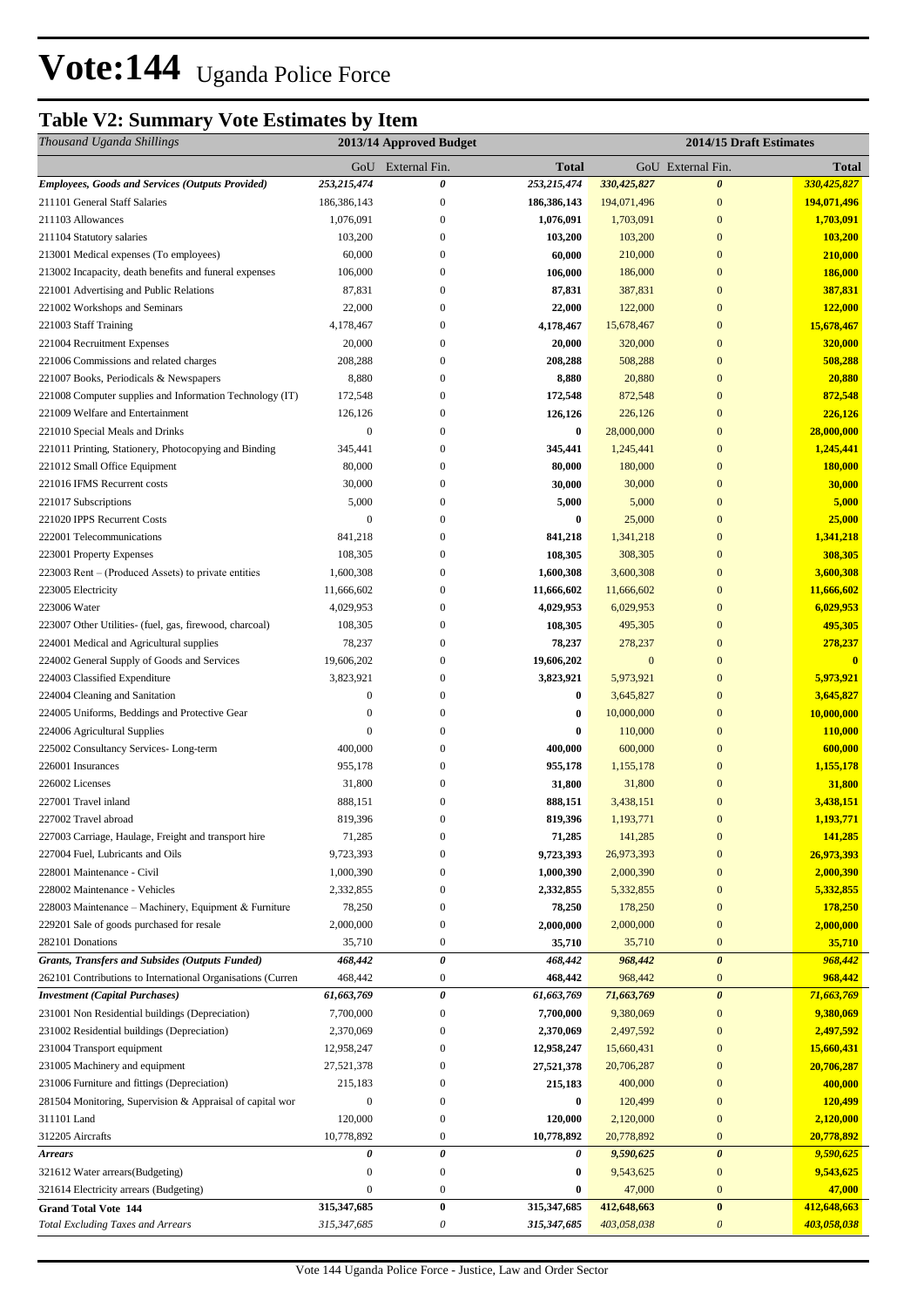## **Table V3: Detailed Estimates by Vote Function, Cost Centre, Output and Item**

### *Vote Function 1256 Police Services*

#### *Recurrent Budget Estimates*

#### **Programme 01 Command and Control**

| Thousand Uganda Shillings                           | 2013/14 Approved Budget |                  |              | 2014/15 Draft Estimates |              |                         |  |
|-----------------------------------------------------|-------------------------|------------------|--------------|-------------------------|--------------|-------------------------|--|
| <b>Outputs Provided</b>                             | Wage                    | Non-Wage         | <b>Total</b> | Wage                    | Non Wage     | <b>Total</b>            |  |
| Output:125609 Police, Command, Control and Planning |                         |                  |              |                         |              |                         |  |
| 211101 General Staff Salaries                       | 4,714,545               | $\boldsymbol{0}$ | 4,714,545    | 4,714,545               | $\mathbf{0}$ | 4,714,545               |  |
| 211103 Allowances                                   | $\boldsymbol{0}$        | 22,601           | 22,601       | $\mathbf{0}$            | 22,601       | 22,601                  |  |
| 211104 Statutory salaries                           | 103,200                 | $\theta$         | 103,200      | 103,200                 | $\mathbf{0}$ | 103,200                 |  |
| 213001 Medical expenses (To employees)              | $\boldsymbol{0}$        | 25,000           | 25,000       | $\mathbf{0}$            | 50,000       | 50,000                  |  |
| 221001 Advertising and Public Relations             | $\overline{0}$          | 17,591           | 17,591       | $\overline{0}$          | 37,591       | 37,591                  |  |
| 221002 Workshops and Seminars                       | $\boldsymbol{0}$        | 3,000            | 3,000        | $\mathbf{0}$            | 13,000       | 13,000                  |  |
| 221006 Commissions and related charges              | $\boldsymbol{0}$        | 208,288          | 208,288      | $\mathbf{0}$            | 508,288      | 508,288                 |  |
| 221007 Books, Periodicals & Newspapers              | $\boldsymbol{0}$        | 3,880            | 3,880        | $\mathbf{0}$            | 5,880        | 5,880                   |  |
| 221008 Computer supplies and Information Tec        | $\boldsymbol{0}$        | 5,102            | 5,102        | $\mathbf{0}$            | 105,102      | 105,102                 |  |
| 221009 Welfare and Entertainment                    | $\mathbf{0}$            | 9,800            | 9,800        | $\mathbf{0}$            | 29,800       | 29,800                  |  |
| 221010 Special Meals and Drinks                     | $\boldsymbol{0}$        | $\overline{0}$   | $\bf{0}$     | $\mathbf{0}$            | 247,036      | 247,036                 |  |
| 221011 Printing, Stationery, Photocopying and       | $\boldsymbol{0}$        | 42,331           | 42,331       | $\overline{0}$          | 72,331       | 72,331                  |  |
| 221012 Small Office Equipment                       | $\boldsymbol{0}$        | 10,000           | 10,000       | $\mathbf{0}$            | 15,000       | 15,000                  |  |
| 221016 IFMS Recurrent costs                         | $\overline{0}$          | 30,000           | 30,000       | $\mathbf{0}$            | 30,000       | 30,000                  |  |
| 221017 Subscriptions                                | $\mathbf{0}$            | 5,000            | 5,000        | $\mathbf{0}$            | 5,000        | 5,000                   |  |
| 223003 Rent – (Produced Assets) to private enti     | $\boldsymbol{0}$        | 1,600,308        | 1,600,308    | $\mathbf{0}$            | 3,600,308    | 3,600,308               |  |
| 224002 General Supply of Goods and Services         | $\boldsymbol{0}$        | 329,373          | 329,373      | $\mathbf{0}$            | $\mathbf{0}$ | $\overline{\mathbf{0}}$ |  |
| 224003 Classified Expenditure                       | $\boldsymbol{0}$        | 2,403,921        | 2,403,921    | $\mathbf{0}$            | 3,603,921    | 3,603,921               |  |
| 224004 Cleaning and Sanitation                      | $\boldsymbol{0}$        | $\mathbf{0}$     | $\bf{0}$     | $\mathbf{0}$            | 29,992       | 29,992                  |  |
| 224005 Uniforms, Beddings and Protective Gea        | $\mathbf{0}$            | $\overline{0}$   | $\bf{0}$     | $\overline{0}$          | 82,345       | 82,345                  |  |
| 225002 Consultancy Services-Long-term               | $\mathbf{0}$            | $\overline{0}$   | $\bf{0}$     | $\mathbf{0}$            | 200,000      | 200,000                 |  |
| 227001 Travel inland                                | $\mathbf{0}$            | 80,371           | 80,371       | $\overline{0}$          | 455,371      | 455,371                 |  |
| 227002 Travel abroad                                | $\boldsymbol{0}$        | 145,456          | 145,456      | $\mathbf{0}$            | 203,706      | 203,706                 |  |
| 227003 Carriage, Haulage, Freight and transpor      | $\boldsymbol{0}$        | 71,285           | 71,285       | $\mathbf{0}$            | 141,285      | 141,285                 |  |
| 227004 Fuel, Lubricants and Oils                    | $\mathbf{0}$            | 298,634          | 298,634      | $\overline{0}$          | 298,634      | 298,634                 |  |
| 228003 Maintenance - Machinery, Equipment           | $\boldsymbol{0}$        | 40,090           | 40,090       | $\mathbf{0}$            | 40,090       | 40,090                  |  |
| 229201 Sale of goods purchased for resale           | $\boldsymbol{0}$        | 2,000,000        | 2,000,000    | $\mathbf{0}$            | 2,000,000    | 2,000,000               |  |
| 282101 Donations                                    | $\boldsymbol{0}$        | 35,710           | 35,710       | $\boldsymbol{0}$        | 35,710       | 35,710                  |  |
| Total Cost of Output 125609:                        | 4,817,745               | 7,387,741        | 12,205,486   | 4,817,745               | 11,832,991   | 16,650,736              |  |
| <b>Total Cost of Outputs Provided</b>               | 4,817,745               | 7,387,741        | 12,205,486   | 4,817,745               | 11,832,991   | 16,650,736              |  |
| <b>Total Programme 01</b>                           | 4,817,745               | 7,387,741        | 12,205,486   | 4,817,745               | 11,832,991   | 16,650,736              |  |
| <b>Total Excluding Arrears</b>                      | 4,817,745               | 7,387,741        | 12,205,486   | 4,817,745               | 11,832,991   | 16,650,736              |  |

#### **Programme 02 Directorate of Administration**

| Thousand Uganda Shillings                                       | 2013/14 Approved Budget |              |              | 2014/15 Draft Estimates |              |               |
|-----------------------------------------------------------------|-------------------------|--------------|--------------|-------------------------|--------------|---------------|
| <b>Outputs Provided</b>                                         | Wage                    | Non-Wage     | <b>Total</b> | Wage                    | Non Wage     | <b>Total</b>  |
| <b>Output:125610 Police Administrative and Support Services</b> |                         |              |              |                         |              |               |
| 211101 General Staff Salaries                                   | 3,748,419               | $\theta$     | 3,748,419    | 3,748,419               | $\mathbf{0}$ | 3,748,419     |
| 211103 Allowances                                               | $\mathbf{0}$            | 8,070        | 8,070        | $\overline{0}$          | 8,070        | 8,070         |
| 213001 Medical expenses (To employees)                          | $\mathbf{0}$            | 35,000       | 35,000       | $\overline{0}$          | 160,000      | 160,000       |
| 221001 Advertising and Public Relations                         | 0                       | 3,040        | 3,040        | $\overline{0}$          | 53,040       | 53,040        |
| 221002 Workshops and Seminars                                   | 0                       | 2,000        | 2,000        | $\overline{0}$          | 9,000        | 9,000         |
| 221009 Welfare and Entertainment                                | $\mathbf{0}$            | 2,486        | 2,486        | $\overline{0}$          | 4,986        | 4,986         |
| 221010 Special Meals and Drinks                                 | $\mathbf{0}$            | $\Omega$     | $\bf{0}$     | $\overline{0}$          | 34,370       | 34,370        |
| 221011 Printing, Stationery, Photocopying and                   | $\mathbf{0}$            | 14,050       | 14,050       | $\overline{0}$          | 44,050       | 44,050        |
| 221012 Small Office Equipment                                   | $\mathbf{0}$            | 5,000        | 5,000        | $\overline{0}$          | 13,000       | <b>13,000</b> |
| 224001 Medical and Agricultural supplies                        | $\mathbf{0}$            | 18,237       | 18,237       | $\overline{0}$          | 18,237       | 18,237        |
| 224002 General Supply of Goods and Services                     | 0                       | 50,000       | 50,000       | $\mathbf{0}$            | $\mathbf{0}$ | $\mathbf{0}$  |
| 224004 Cleaning and Sanitation                                  | $\mathbf{0}$            | $\mathbf{0}$ | $\bf{0}$     | $\mathbf{0}$            | 4,173        | 4,173         |
| 224005 Uniforms, Beddings and Protective Gea                    | $\mathbf{0}$            | $\mathbf{0}$ | $\bf{0}$     | $\overline{0}$          | 11,457       | 11,457        |
| 224006 Agricultural Supplies                                    | $\mathbf{0}$            | $\theta$     | $\bf{0}$     | $\Omega$                | 110,000      | 110,000       |
| 227001 Travel inland                                            | $\mathbf{0}$            | 15,710       | 15,710       | $\overline{0}$          | 140,710      | 140,710       |
| 227002 Travel abroad                                            | $\mathbf{0}$            | 15,000       | 15,000       | $\overline{0}$          | 16,250       | 16,250        |

Vote 144 Uganda Police Force - Justice, Law and Order Sector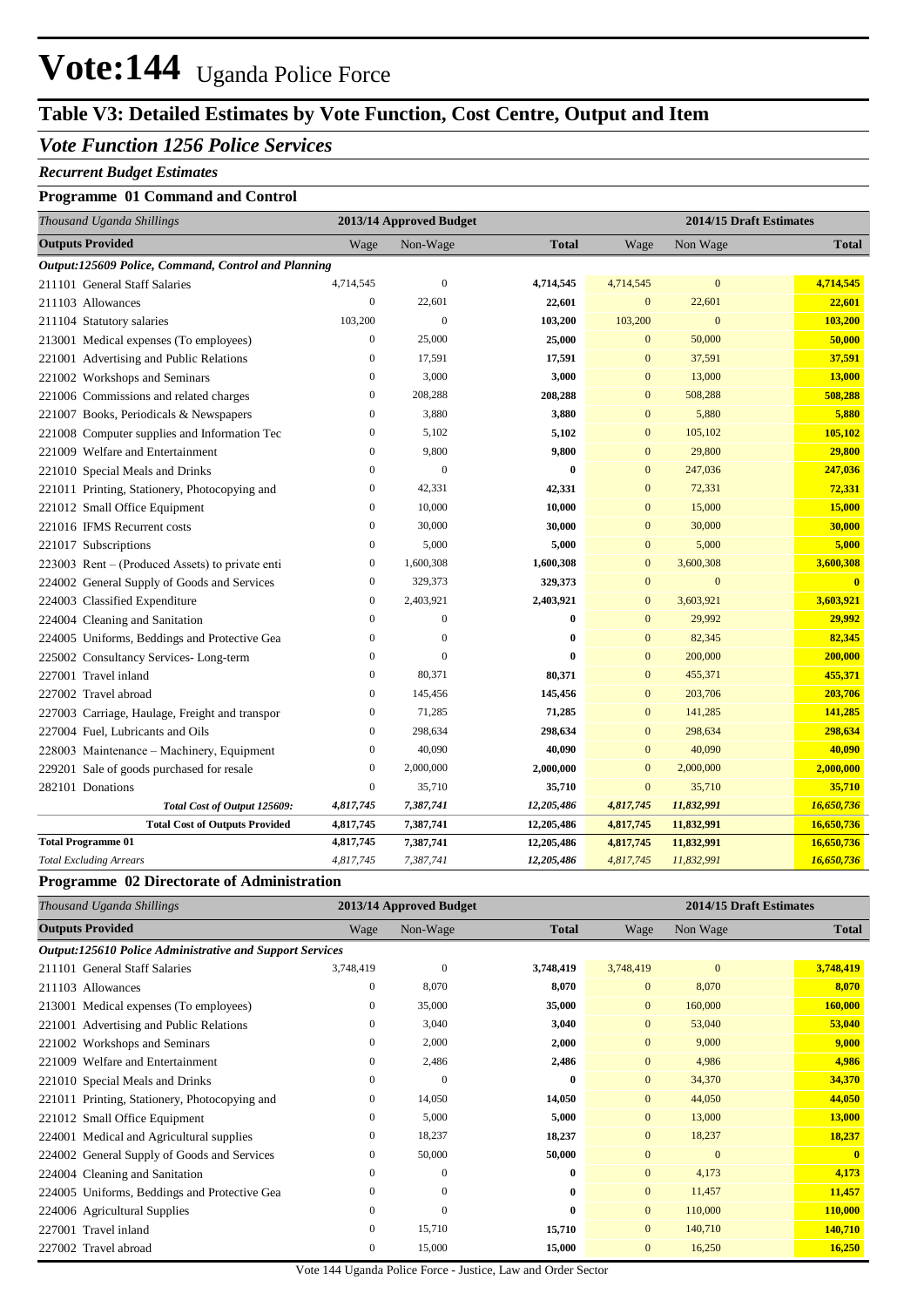## **Table V3: Detailed Estimates by Vote Function, Cost Centre, Output and Item**

### *Vote Function 1256 Police Services*

### **Programme 02 Directorate of Administration**

| Thousand Uganda Shillings             |           | 2013/14 Approved Budget |              |              | 2014/15 Draft Estimates |              |  |
|---------------------------------------|-----------|-------------------------|--------------|--------------|-------------------------|--------------|--|
| <b>Outputs Provided</b>               | Wage      | Non-Wage                | <b>Total</b> | Wage         | Non Wage                | <b>Total</b> |  |
| 227004 Fuel. Lubricants and Oils      | 0         | 100,000                 | 100.000      | $\mathbf{0}$ | 100,000                 | 100,000      |  |
| Total Cost of Output 125610:          | 3,748,419 | 268,593                 | 4.017.012    | 3,748,419    | 727,343                 | 4,475,761    |  |
| <b>Total Cost of Outputs Provided</b> | 3,748,419 | 268,593                 | 4.017.012    | 3,748,419    | 727,343                 | 4,475,761    |  |
| <b>Total Programme 02</b>             | 3,748,419 | 268,593                 | 4,017,012    | 3,748,419    | 727,343                 | 4,475,761    |  |
| <b>Total Excluding Arrears</b>        | 3.748.419 | 268,593                 | 4,017,012    | 3.748.419    | 727,343                 | 4,475,761    |  |

#### **Programme 03 Directorate of Human Resource Mangement & Dev't**

| Thousand Uganda Shillings                                       | 2013/14 Approved Budget |              |              |                |              | 2014/15 Draft Estimates |
|-----------------------------------------------------------------|-------------------------|--------------|--------------|----------------|--------------|-------------------------|
| <b>Outputs Provided</b>                                         | Wage                    | Non-Wage     | <b>Total</b> | Wage           | Non Wage     | <b>Total</b>            |
| <b>Output:125610 Police Administrative and Support Services</b> |                         |              |              |                |              |                         |
| 211101 General Staff Salaries                                   | 4,273,678               | $\mathbf{0}$ | 4,273,678    | 11,959,030     | $\mathbf{0}$ | 11,959,030              |
| 211103 Allowances                                               | $\overline{0}$          | 10,000       | 10,000       | $\overline{0}$ | 10,000       | 10,000                  |
| 213002 Incapacity, death benefits and funeral e                 | 0                       | 106,000      | 106,000      | $\mathbf{0}$   | 186,000      | 186,000                 |
| 221002 Workshops and Seminars                                   | 0                       | 2,000        | 2,000        | $\overline{0}$ | 9,000        | 9,000                   |
| 221003 Staff Training                                           | 0                       | 4,178,467    | 4,178,467    | $\mathbf{0}$   | 15,678,467   | 15,678,467              |
| 221004 Recruitment Expenses                                     | 0                       | 20,000       | 20,000       | $\Omega$       | 320,000      | 320,000                 |
| 221009 Welfare and Entertainment                                | 0                       | 1,000        | 1,000        | $\mathbf{0}$   | 3,500        | 3,500                   |
| 221010 Special Meals and Drinks                                 | $\Omega$                | $\theta$     | $\mathbf{0}$ | $\Omega$       | 34,370       | 34,370                  |
| 221011 Printing, Stationery, Photocopying and                   | 0                       | 25,000       | 25,000       | $\mathbf{0}$   | 55,000       | 55,000                  |
| 221012 Small Office Equipment                                   | 0                       | 5,000        | 5,000        | $\Omega$       | 13,000       | 13,000                  |
| 221020 IPPS Recurrent Costs                                     | 0                       | $\mathbf{0}$ | 0            | $\mathbf{0}$   | 25,000       | 25,000                  |
| 224002 General Supply of Goods and Services                     | 0                       | 50,000       | 50,000       | $\overline{0}$ | $\Omega$     | $\mathbf{0}$            |
| 224004 Cleaning and Sanitation                                  | 0                       | $\mathbf{0}$ | 0            | $\mathbf{0}$   | 4.173        | 4,173                   |
| Uniforms, Beddings and Protective Gea<br>224005                 | 0                       | $\Omega$     | $\bf{0}$     | $\overline{0}$ | 11,457       | 11,457                  |
| Travel inland<br>227001                                         | 0                       | 29,000       | 29,000       | $\overline{0}$ | 154,000      | 154,000                 |
| 227002 Travel abroad                                            | 0                       | 50,000       | 50,000       | $\mathbf{0}$   | 81,250       | 81,250                  |
| 227004 Fuel, Lubricants and Oils                                | 0                       | 100,000      | 100.000      | $\mathbf{0}$   | 100,000      | 100,000                 |
| Total Cost of Output 125610:                                    | 4,273,678               | 4,576,467    | 8,850,145    | 11,959,030     | 16,685,217   | 28,644,247              |
| <b>Total Cost of Outputs Provided</b>                           | 4,273,678               | 4,576,467    | 8,850,145    | 11,959,030     | 16,685,217   | 28,644,247              |
| <b>Total Programme 03</b>                                       | 4,273,678               | 4,576,467    | 8,850,145    | 11,959,030     | 16,685,217   | 28,644,247              |
| <b>Total Excluding Arrears</b>                                  | 4,273,678               | 4,576,467    | 8,850,145    | 11,959,030     | 16,685,217   | 28,644,247              |

#### **Programme 04 Directorate of Police Operations**

| 2013/14 Approved Budget<br>Thousand Uganda Shillings |              |                | 2014/15 Draft Estimates |                |              |              |
|------------------------------------------------------|--------------|----------------|-------------------------|----------------|--------------|--------------|
| <b>Outputs Provided</b>                              | Wage         | Non-Wage       | <b>Total</b>            | Wage           | Non Wage     | <b>Total</b> |
| <b>Output:125601 Area Based Policing Services</b>    |              |                |                         |                |              |              |
| 211101 General Staff Salaries                        | 3,233,971    | $\overline{0}$ | 3,233,971               | 3,233,971      | $\mathbf{0}$ | 3,233,971    |
| 211103 Allowances                                    | 0            | 24,820         | 24,820                  | $\overline{0}$ | 24,820       | 24,820       |
| 221002 Workshops and Seminars                        | 0            | 2,000          | 2,000                   | $\overline{0}$ | 9,000        | 9,000        |
| 221009 Welfare and Entertainment                     | $\mathbf{0}$ | 3,348          | 3,348                   | $\overline{0}$ | 5,848        | 5,848        |
| 221010 Special Meals and Drinks                      | $\mathbf{0}$ | $\Omega$       | $\bf{0}$                | $\overline{0}$ | 68,741       | 68,741       |
| 221011 Printing, Stationery, Photocopying and        | 0            | 27,005         | 27,005                  | $\mathbf{0}$   | 57,005       | 57,005       |
| 221012 Small Office Equipment                        | $\mathbf{0}$ | 5,000          | 5,000                   | $\overline{0}$ | 13,000       | 13,000       |
| 224002 General Supply of Goods and Services          | 0            | 100,000        | 100,000                 | $\overline{0}$ | $\mathbf{0}$ | $\mathbf{0}$ |
| 224004 Cleaning and Sanitation                       | $\mathbf{0}$ | $\Omega$       | $\bf{0}$                | $\overline{0}$ | 8,346        | 8,346        |
| 224005 Uniforms, Beddings and Protective Gea         | $\mathbf{0}$ | $\theta$       | $\bf{0}$                | $\overline{0}$ | 22,914       | 22,914       |
| 227001 Travel inland                                 | $\mathbf{0}$ | 30,523         | 30,523                  | $\overline{0}$ | 155,523      | 155,523      |
| 227002 Travel abroad                                 | $\mathbf{0}$ | 18,974         | 18,974                  | $\overline{0}$ | 143,974      | 143,974      |
| 227004 Fuel, Lubricants and Oils                     | $\mathbf{0}$ | 343,577        | 343,577                 | $\overline{0}$ | 343,577      | 343,577      |
| Total Cost of Output 125601:                         | 3,233,971    | 555,247        | 3,789,218               | 3,233,971      | 852,747      | 4,086,718    |
| <b>Total Cost of Outputs Provided</b>                | 3,233,971    | 555,247        | 3,789,218               | 3,233,971      | 852,747      | 4,086,718    |
| <b>Total Programme 04</b>                            | 3,233,971    | 555,247        | 3,789,218               | 3,233,971      | 852,747      | 4,086,718    |
| <b>Total Excluding Arrears</b>                       | 3,233,971    | 555,247        | 3,789,218               | 3,233,971      | 852,747      | 4,086,718    |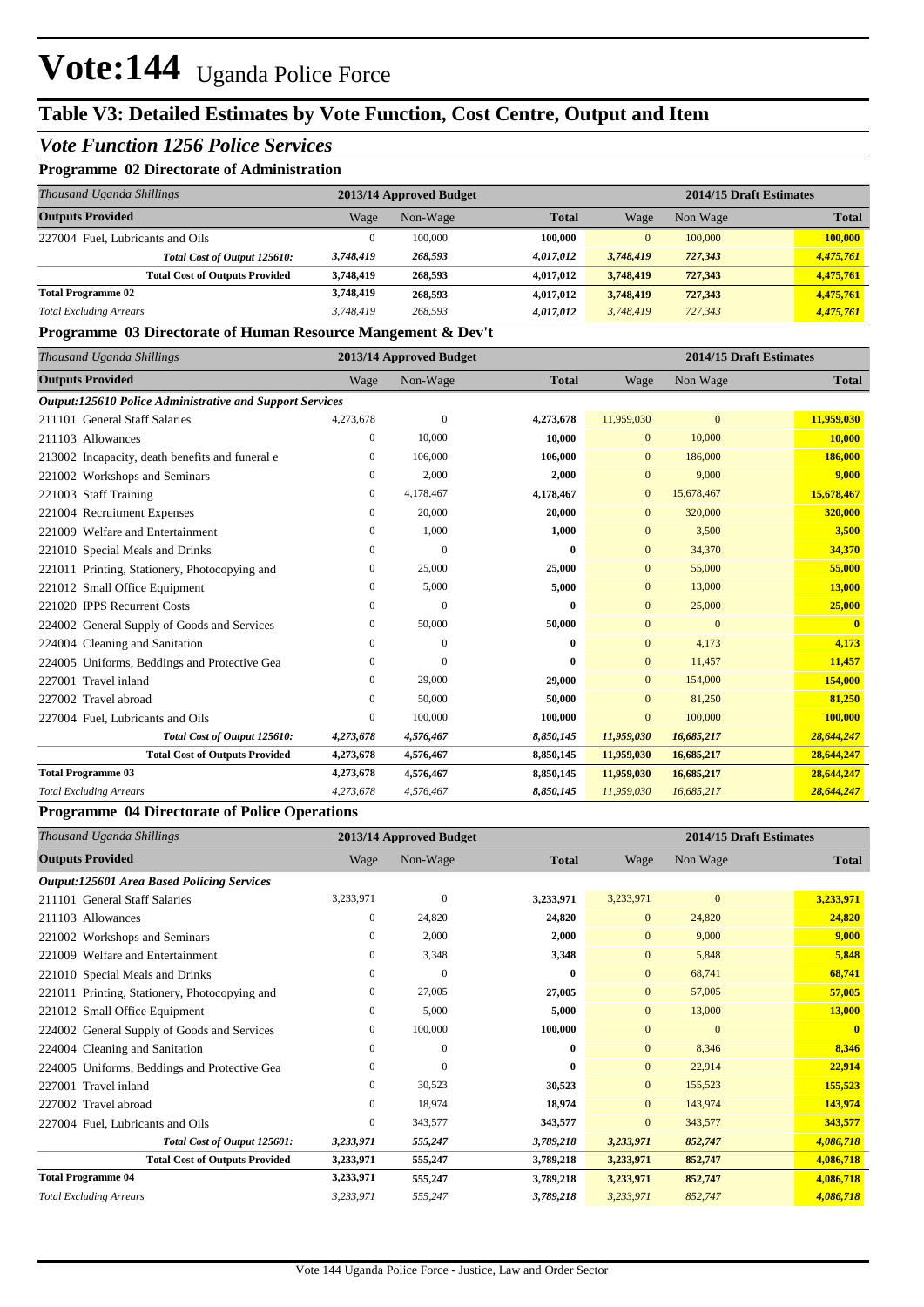## **Table V3: Detailed Estimates by Vote Function, Cost Centre, Output and Item**

### *Vote Function 1256 Police Services*

### **Programme 05 Directorate of Criminal Intellegence and Invest'ns**

| Thousand Uganda Shillings                     |                  | 2013/14 Approved Budget |              |                | 2014/15 Draft Estimates |              |  |  |
|-----------------------------------------------|------------------|-------------------------|--------------|----------------|-------------------------|--------------|--|--|
| <b>Outputs Provided</b>                       | Wage             | Non-Wage                | <b>Total</b> | Wage           | Non Wage                | <b>Total</b> |  |  |
| Output:125602 Criminal Investigations         |                  |                         |              |                |                         |              |  |  |
| 211101 General Staff Salaries                 | 23,024,469       | $\theta$                | 23,024,469   | 23,024,469     | $\overline{0}$          | 23,024,469   |  |  |
| 211103 Allowances                             | $\mathbf{0}$     | 925,600                 | 925,600      | $\mathbf{0}$   | 925,600                 | 925,600      |  |  |
| 221001 Advertising and Public Relations       | $\mathbf{0}$     | 67,200                  | 67,200       | $\mathbf{0}$   | 167,200                 | 167,200      |  |  |
| 221002 Workshops and Seminars                 | $\boldsymbol{0}$ | 2,000                   | 2,000        | $\mathbf{0}$   | 9,000                   | 9,000        |  |  |
| 221008 Computer supplies and Information Tec  | $\mathbf{0}$     | 57,500                  | 57,500       | $\mathbf{0}$   | 54,500                  | 54,500       |  |  |
| 221009 Welfare and Entertainment              | $\mathbf{0}$     | 3,348                   | 3,348        | $\mathbf{0}$   | 5,848                   | 5,848        |  |  |
| 221010 Special Meals and Drinks               | $\boldsymbol{0}$ | $\Omega$                | 0            | $\mathbf{0}$   | 432,184                 | 432,184      |  |  |
| 221011 Printing, Stationery, Photocopying and | 0                | 84,289                  | 84,289       | $\mathbf{0}$   | 114,289                 | 114,289      |  |  |
| 221012 Small Office Equipment                 | $\mathbf{0}$     | 5,000                   | 5,000        | $\mathbf{0}$   | 13,000                  | 13,000       |  |  |
| 224002 General Supply of Goods and Services   | 0                | 628,716                 | 628,716      | $\overline{0}$ | $\overline{0}$          | $\mathbf{0}$ |  |  |
| 224003 Classified Expenditure                 | 0                | 1,300,000               | 1,300,000    | $\mathbf{0}$   | 1,850,000               | 1,850,000    |  |  |
| 224004 Cleaning and Sanitation                | 0                | $\mathbf{0}$            | 0            | $\mathbf{0}$   | 52,470                  | 52,470       |  |  |
| 224005 Uniforms, Beddings and Protective Gea  | $\boldsymbol{0}$ | $\Omega$                | 0            | $\mathbf{0}$   | 144,061                 | 144,061      |  |  |
| 226002 Licenses                               | $\mathbf{0}$     | 24,000                  | 24,000       | $\overline{0}$ | 24,000                  | 24,000       |  |  |
| 227001 Travel inland                          | $\mathbf{0}$     | 447,528                 | 447,528      | $\mathbf{0}$   | 722,528                 | 722,528      |  |  |
| 227002 Travel abroad                          | 0                | 357,178                 | 357,178      | $\mathbf{0}$   | 358,428                 | 358,428      |  |  |
| 227004 Fuel, Lubricants and Oils              | 0                | 1,000,480               | 1,000,480    | $\mathbf{0}$   | 1,000,480               | 1,000,480    |  |  |
| Total Cost of Output 125602:                  | 23,024,469       | 4,902,839               | 27,927,308   | 23,024,469     | 5,873,589               | 28,898,058   |  |  |
| <b>Total Cost of Outputs Provided</b>         | 23,024,469       | 4,902,839               | 27,927,308   | 23,024,469     | 5,873,589               | 28,898,058   |  |  |
| <b>Total Programme 05</b>                     | 23,024,469       | 4,902,839               | 27,927,308   | 23,024,469     | 5,873,589               | 28,898,058   |  |  |
| <b>Total Excluding Arrears</b>                | 23,024,469       | 4,902,839               | 27,927,308   | 23,024,469     | 5,873,589               | 28,898,058   |  |  |

#### **Programme 06 Directorate of Counter Terrorism.**

| Thousand Uganda Shillings                     |                  | 2013/14 Approved Budget |              |                | 2014/15 Draft Estimates |              |
|-----------------------------------------------|------------------|-------------------------|--------------|----------------|-------------------------|--------------|
| <b>Outputs Provided</b>                       | Wage             | Non-Wage                | <b>Total</b> | Wage           | Non Wage                | <b>Total</b> |
| <b>Output:125603 Counter Terrorism</b>        |                  |                         |              |                |                         |              |
| 211101 General Staff Salaries                 | 6,681,049        | $\overline{0}$          | 6,681,049    | 6,681,049      | $\mathbf{0}$            | 6,681,049    |
| 211103 Allowances                             | 0                | 10,000                  | 10,000       | $\Omega$       | 10,000                  | 10,000       |
| 221002 Workshops and Seminars                 | 0                | 1,000                   | 1,000        | $\mathbf{0}$   | 8,000                   | 8,000        |
| 221008 Computer supplies and Information Tec  | 0                | 5,500                   | 5,500        | $\mathbf{0}$   | 105,500                 | 105,500      |
| 221009 Welfare and Entertainment              | 0                | 3,354                   | 3,354        | $\mathbf{0}$   | 11,354                  | 11,354       |
| 221010 Special Meals and Drinks               | 0                | $\overline{0}$          | $\bf{0}$     | $\mathbf{0}$   | 122,974                 | 122,974      |
| 221011 Printing, Stationery, Photocopying and | 0                | 12,592                  | 12,592       | $\Omega$       | 42,592                  | 42,592       |
| 221012 Small Office Equipment                 | 0                | 5,000                   | 5,000        | $\mathbf{0}$   | 13,000                  | 13,000       |
| 224002 General Supply of Goods and Services   | $\boldsymbol{0}$ | 178,895                 | 178,895      | $\overline{0}$ | $\Omega$                | $\mathbf{0}$ |
| 224003 Classified Expenditure                 | 0                | 120,000                 | 120,000      | $\mathbf{0}$   | 520,000                 | 520,000      |
| 224004 Cleaning and Sanitation                | 0                | $\mathbf{0}$            | $\bf{0}$     | $\mathbf{0}$   | 14,930                  | 14,930       |
| 224005 Uniforms, Beddings and Protective Gea  | 0                | $\theta$                | $\mathbf{0}$ | $\Omega$       | 40,991                  | 40,991       |
| 226002 Licenses                               | $\mathbf{0}$     | 7,800                   | 7,800        | $\mathbf{0}$   | 7,800                   | 7,800        |
| 227001 Travel inland                          | 0                | 20,019                  | 20,019       | $\mathbf{0}$   | 295,019                 | 295,019      |
| 227002 Travel abroad                          | 0                | 55,288                  | 55,288       | $\mathbf{0}$   | 180,288                 | 180,288      |
| 227004 Fuel, Lubricants and Oils              | 0                | 300,679                 | 300,679      | $\overline{0}$ | 300,679                 | 300,679      |
| Total Cost of Output 125603:                  | 6,681,049        | 720,127                 | 7,401,176    | 6,681,049      | 1,673,127               | 8,354,176    |
| <b>Total Cost of Outputs Provided</b>         | 6,681,049        | 720,127                 | 7,401,176    | 6,681,049      | 1,673,127               | 8,354,176    |
| <b>Total Programme 06</b>                     | 6,681,049        | 720,127                 | 7,401,176    | 6,681,049      | 1,673,127               | 8,354,176    |
| <b>Total Excluding Arrears</b>                | 6,681,049        | 720,127                 | 7,401,176    | 6,681,049      | 1,673,127               | 8,354,176    |

#### **Programme 07 Directorate of Logistics and Engineering**

|           |          |                         | 2014/15 Draft Estimates |          |              |  |
|-----------|----------|-------------------------|-------------------------|----------|--------------|--|
| Wage      | Non-Wage | <b>Total</b>            | Wage                    | Non Wage | <b>Total</b> |  |
|           |          |                         |                         |          |              |  |
| 2,242,866 |          | 2,242,866               | 2.242.866               |          | 2,242,866    |  |
|           | 10,000   | 10.000                  |                         | 10,000   | 10,000       |  |
|           | 1.000    | 1.000                   |                         | 8,000    | 8,000        |  |
|           |          | 2013/14 Approved Budget |                         |          |              |  |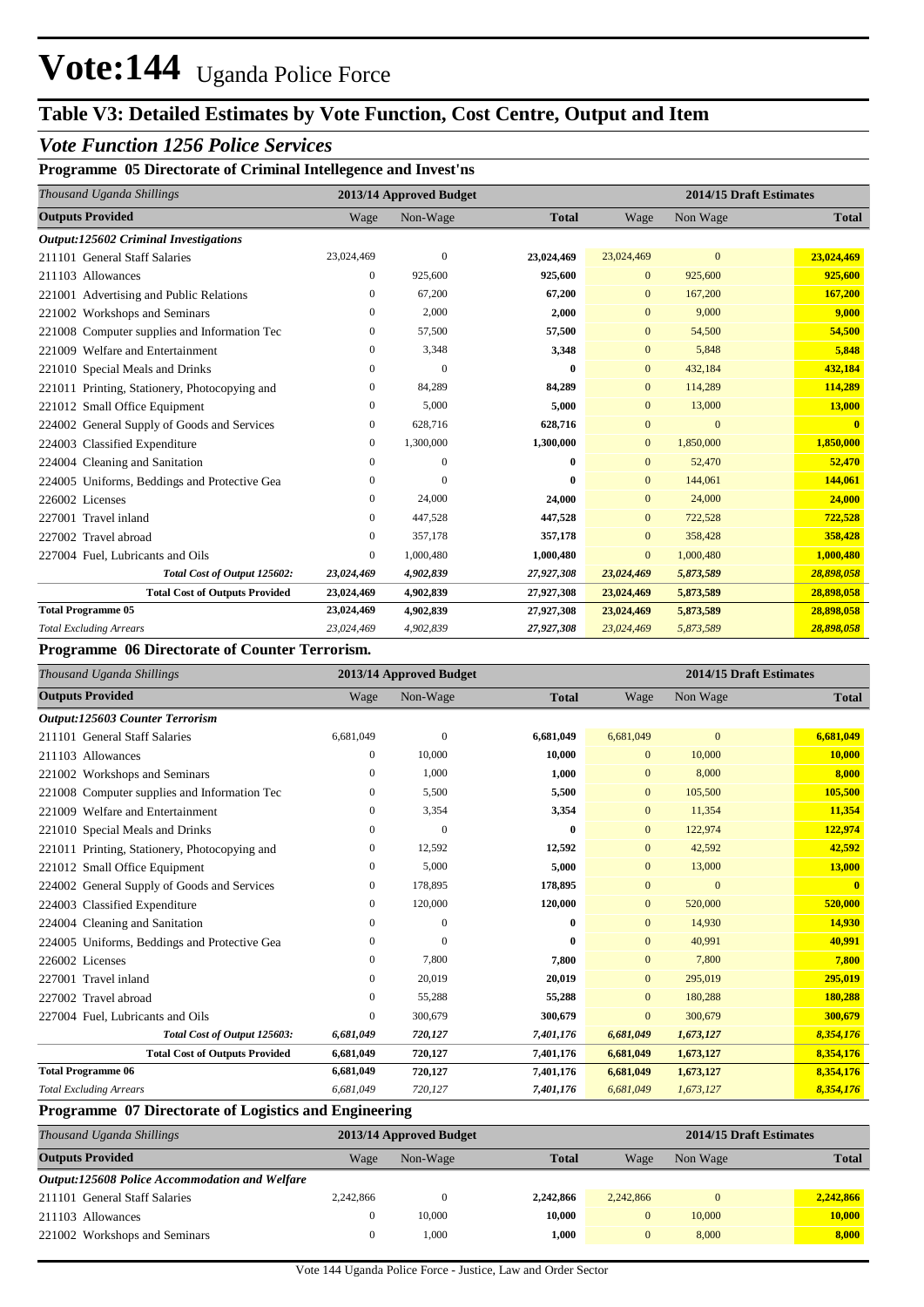## **Table V3: Detailed Estimates by Vote Function, Cost Centre, Output and Item**

### *Vote Function 1256 Police Services*

### **Programme 07 Directorate of Logistics and Engineering**

| Thousand Uganda Shillings                         |                  | 2013/14 Approved Budget |              |                | 2014/15 Draft Estimates |              |
|---------------------------------------------------|------------------|-------------------------|--------------|----------------|-------------------------|--------------|
| <b>Outputs Provided</b>                           | Wage             | Non-Wage                | <b>Total</b> | Wage           | Non Wage                | <b>Total</b> |
| 221009 Welfare and Entertainment                  | $\boldsymbol{0}$ | 2,790                   | 2,790        | $\overline{0}$ | 5,290                   | 5,290        |
| 221010 Special Meals and Drinks                   | $\mathbf{0}$     | $\Omega$                | $\mathbf{0}$ | $\mathbf{0}$   | 20,380,780              | 20,380,780   |
| 221011 Printing, Stationery, Photocopying and     | 0                | 50,174                  | 50,174       | $\mathbf{0}$   | 300,174                 | 300,174      |
| 221012 Small Office Equipment                     | $\mathbf{0}$     | 15,000                  | 15,000       | $\mathbf{0}$   | 18,000                  | 18,000       |
| 223001 Property Expenses                          | $\mathbf{0}$     | 108,305                 | 108,305      | $\mathbf{0}$   | 308,305                 | 308,305      |
| 223005 Electricity                                | 0                | 11,666,602              | 11,666,602   | $\mathbf{0}$   | 11,666,602              | 11,666,602   |
| 223006 Water                                      | 0                | 4,029,953               | 4,029,953    | $\mathbf{0}$   | 6,029,953               | 6,029,953    |
| 223007 Other Utilities- (fuel, gas, firewood, cha | $\mathbf{0}$     | 108,305                 | 108,305      | $\Omega$       | 495,305                 | 495,305      |
| 224002 General Supply of Goods and Services       | $\boldsymbol{0}$ | 14,588,218              | 14,588,218   | $\mathbf{0}$   | $\mathbf{0}$            |              |
| 224004 Cleaning and Sanitation                    | $\Omega$         | $\Omega$                | $\bf{0}$     | $\overline{0}$ | 2,717,178               | 2,717,178    |
| 224005 Uniforms, Beddings and Protective Gea      | $\Omega$         | $\Omega$                | $\mathbf{0}$ | $\mathbf{0}$   | 7,460,261               | 7,460,261    |
| 227001 Travel inland                              | $\Omega$         | 40,000                  | 40,000       | $\Omega$       | 165,000                 | 165,000      |
| 227002 Travel abroad                              | $\mathbf{0}$     | 15,000                  | 15,000       | $\mathbf{0}$   | 16,250                  | 16,250       |
| 227004 Fuel, Lubricants and Oils                  | $\mathbf{0}$     | 3,870,023               | 3,870,023    | $\mathbf{0}$   | 17,620,023              | 17,620,023   |
| 228001 Maintenance - Civil                        | $\mathbf{0}$     | 840,390                 | 840,390      | $\mathbf{0}$   | 1,640,390               | 1,640,390    |
| 228002 Maintenance - Vehicles                     | $\mathbf{0}$     | 1,682,855               | 1,682,855    | $\Omega$       | 3,682,855               | 3,682,855    |
| 228003 Maintenance – Machinery, Equipment         | $\mathbf{0}$     | 38,160                  | 38,160       | $\mathbf{0}$   | 138,160                 | 138,160      |
| Total Cost of Output 125608:                      | 2,242,866        | 37,066,775              | 39,309,642   | 2,242,866      | 72,662,526              | 74,905,392   |
| <b>Total Cost of Outputs Provided</b>             | 2,242,866        | 37,066,775              | 39,309,642   | 2,242,866      | 72,662,526              | 74,905,392   |
| <b>Arrears</b>                                    | Wage             | Non-Wage                | <b>Total</b> | Wage           | Non Wage                | <b>Total</b> |
| Output:125699 Arrears                             |                  |                         |              |                |                         |              |
| 321612 Water arrears(Budgeting)                   | $\Omega$         | $\theta$                | $\bf{0}$     | $\mathbf{0}$   | 9,543,625               | 9,543,625    |
| 321614 Electricity arrears (Budgeting)            | $\Omega$         | $\Omega$                | $\bf{0}$     | $\mathbf{0}$   | 47,000                  | 47,000       |
| Total Cost of Output 125699:                      | 0                | 0                       | 0            | $\theta$       | 9,590,625               | 9,590,625    |
| <b>Total Cost of Arrears</b>                      | $\bf{0}$         | $\bf{0}$                | $\bf{0}$     | $\bf{0}$       | 9,590,625               | 9,590,625    |
| <b>Total Programme 07</b>                         | 2,242,866        | 37,066,775              | 39,309,642   | 2,242,866      | 82,253,151              | 84,496,017   |
| <b>Total Excluding Arrears</b>                    | 2,242,866        | 37,066,775              | 39,309,642   | 2,242,866      | 72,662,526              | 74,905,392   |
| $\sim$ $\sim$                                     |                  |                         |              |                |                         |              |

#### **Programme 08 Directorate of Interpol & Peace Support Operations**

| Thousand Uganda Shillings                                     |                  | 2013/14 Approved Budget |              | 2014/15 Draft Estimates |                |          |              |
|---------------------------------------------------------------|------------------|-------------------------|--------------|-------------------------|----------------|----------|--------------|
| <b>Outputs Provided</b>                                       | Wage             | Non-Wage                | <b>Total</b> | Wage                    | Non Wage       |          | <b>Total</b> |
| Output:125602 Criminal Investigations                         |                  |                         |              |                         |                |          |              |
| 211101 General Staff Salaries                                 | 1,887,336        | $\mathbf{0}$            | 1,887,336    | 1,887,336               | $\mathbf{0}$   |          | 1,887,336    |
| 211103 Allowances                                             | $\mathbf{0}$     | 10.000                  | 10,000       | $\mathbf{0}$            | 637,000        |          | 637,000      |
| 221002 Workshops and Seminars                                 | $\mathbf{0}$     | 2,000                   | 2,000        | $\mathbf{0}$            | 9,000          |          | 9,000        |
| 221009 Welfare and Entertainment                              | $\Omega$         | 3,000                   | 3,000        | $\mathbf{0}$            | 5,500          |          | 5,500        |
| 221010 Special Meals and Drinks                               | 0                | $\Omega$                | $\bf{0}$     | $\mathbf{0}$            | 34,370         |          | 34,370       |
| 221011 Printing, Stationery, Photocopying and                 | $\mathbf{0}$     | 10,000                  | 10,000       | $\mathbf{0}$            | 40,000         |          | 40,000       |
| 221012 Small Office Equipment                                 | $\Omega$         | 5,000                   | 5,000        | $\Omega$                | 13,000         |          | 13,000       |
| 224002 General Supply of Goods and Services                   | $\mathbf{0}$     | 50,000                  | 50,000       | $\Omega$                | $\overline{0}$ |          | $\mathbf{0}$ |
| 224004 Cleaning and Sanitation                                | $\Omega$         | $\Omega$                | 0            | $\Omega$                | 4,173          |          | 4,173        |
| 224005 Uniforms, Beddings and Protective Gea                  | $\Omega$         | $\Omega$                | 0            | $\mathbf{0}$            | 11,457         |          | 11,457       |
| 227001 Travel inland                                          | 0                | 10,000                  | 10,000       | $\mathbf{0}$            | 135,000        |          | 135,000      |
| 227002 Travel abroad                                          | $\mathbf{0}$     | 60,000                  | 60,000       | $\Omega$                | 90,125         |          | 90,125       |
| 227004 Fuel, Lubricants and Oils                              | $\mathbf{0}$     | 30,000                  | 30,000       | $\mathbf{0}$            | 30,000         |          | 30,000       |
| Total Cost of Output 125602:                                  | 1,887,336        | 180,000                 | 2,067,336    | 1,887,336               | 1,009,625      |          | 2,896,960    |
| <b>Total Cost of Outputs Provided</b>                         | 1,887,336        | 180,000                 | 2,067,336    | 1,887,336               | 1,009,625      |          | 2,896,960    |
| <b>Outputs Funded</b>                                         | Wage             | Non-Wage                | <b>Total</b> | Wage                    | Non Wage       |          | <b>Total</b> |
| Output:125651 Cross Border Criminal investigations (Interpol) |                  |                         |              |                         |                |          |              |
| 262101 Contributions to International Organisat               | $\boldsymbol{0}$ | 468,442                 | 468,442      | $\mathbf{0}$            | 968,442        |          | 968,442      |
| o/w Constribution to International organs                     | 0                | 0                       | 0            | $\boldsymbol{\theta}$   | 568,442        | $\theta$ | 568,442      |
| o/w Rent for foreign service officers                         | 0                | $\theta$                | 0            | $\theta$                | 400,000        | 0        | 400,000      |
| Total Cost of Output 125651:                                  | 0                | 468,442                 | 468,442      | $\boldsymbol{\theta}$   | 968,442        |          | 968,442      |
| <b>Total Cost of Outputs Funded</b>                           | 0                | 468,442                 | 468,442      | $\bf{0}$                | 968,442        |          | 968,442      |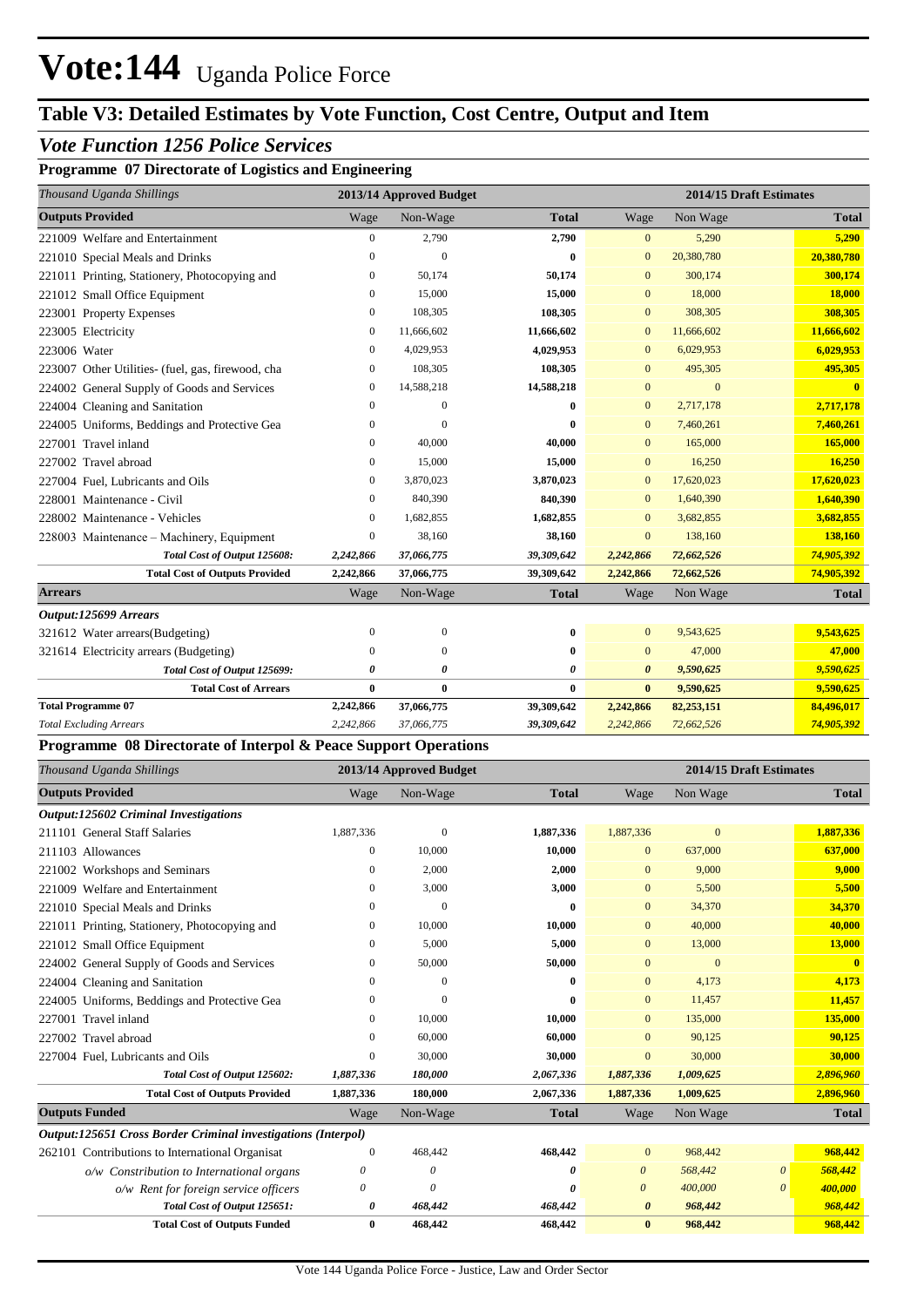## **Table V3: Detailed Estimates by Vote Function, Cost Centre, Output and Item**

#### *Vote Function 1256 Police Services* **Programme 08 Directorate of Interpol & Peace Support Operations** *Thousand Uganda Shillings* **2013/14 Approved Budget 2014/15 Draft Estimates 1,887,336 648,442 2,535,778 1,887,336 1,978,067 3,865,402** *Total Excluding Arrears 1,887,336 648,442 2,535,778 1,887,336 1,978,067 3,865,402* **Total Programme 08 Programme 09 Directorate of Information and Communications Tech** *Thousand Uganda Shillings* **2013/14 Approved Budget 2014/15 Draft Estimates Outputs Provided** Wage Non-Wage **Total** Wage Non Wage **Total** *Output:125610 Police Administrative and Support Services* 211101 General Staff Salaries 1,731,874 0 **1,731,874** 1,731,874 0 **1,731,874** 211103 Allowances 0 10,000 **10,000** 0 10,000 **10,000** 221002 Workshops and Seminars 0 1,000 **1,000** 0 8,000 **8,000** 221008 Computer supplies and Information Tec 0 104,446 **104,446** 0 607,446 **607,446** 221009 Welfare and Entertainment 0 3,000 **3,000** 0 5,500 **5,500** 221010 Special Meals and Drinks 0 0 **0** 0 68,741 **68,741** 221011 Printing, Stationery, Photocopying and 0 15,000 **15,000** 0 45,000 **45,000** 221012 Small Office Equipment 0 5,000 **5,000** 0 13,000 **13,000** 222001 Telecommunications 0 841,218 **841,218** 0 1,341,218 **1,341,218** 224002 General Supply of Goods and Services 0 100,000 **100,000** 0 0 **0** 224004 Cleaning and Sanitation 0 0 **0** 0 8,346 **8,346** 224005 Uniforms, Beddings and Protective Gea 0 0 **0** 0 22,914 **22,914** 227001 Travel inland 0 20,000 **20,000** 0 145,000 **145,000** 227002 Travel abroad 0 15,000 **15,000** 0 15,125 **15,125** 227004 Fuel, Lubricants and Oils 0 50,000 **50,000** 0 50,000 **50,000** *Total Cost of Output 125610: 1,731,874 1,164,664 2,896,538 1,731,874 2,340,289 4,072,162* **Total Cost of Outputs Provided 1,731,874 1,164,664 2,896,538 1,731,874 2,340,289 4,072,162 1,731,874 1,164,664 2,896,538 1,731,874 2,340,289 4,072,162** *Total Excluding Arrears 1,731,874 1,164,664 2,896,538 1,731,874 2,340,289 4,072,162* **Total Programme 09**

#### **Programme 10 Directorate of Political Commissariat**

| Thousand Uganda Shillings                                     |                | 2013/14 Approved Budget |              |                |              | 2014/15 Draft Estimates |
|---------------------------------------------------------------|----------------|-------------------------|--------------|----------------|--------------|-------------------------|
| <b>Outputs Provided</b>                                       | Wage           | Non-Wage                | <b>Total</b> | Wage           | Non Wage     | <b>Total</b>            |
| <b>Output:125604 Community Based Policing</b>                 |                |                         |              |                |              |                         |
| 211101 General Staff Salaries                                 | 9,602,769      | $\mathbf{0}$            | 9,602,769    | 9,602,769      | $\mathbf{0}$ | 9,602,769               |
| 211103 Allowances                                             | $\overline{0}$ | 10,000                  | 10,000       | $\mathbf{0}$   | 10,000       | 10,000                  |
| 221001 Advertising and Public Relations                       | 0              | $\mathbf{0}$            | $\bf{0}$     | $\Omega$       | 130,000      | 130,000                 |
| 221002 Workshops and Seminars                                 | 0              | 3,000                   | 3,000        | $\mathbf{0}$   | 10,000       | 10,000                  |
| 221009 Welfare and Entertainment                              | 0              | 80,000                  | 80,000       | $\Omega$       | 110,000      | 110,000                 |
| 221010 Special Meals and Drinks                               | 0              | $\mathbf{0}$            | $\bf{0}$     | $\mathbf{0}$   | 34,370       | 34,370                  |
| 221011 Printing, Stationery, Photocopying and                 | 0              | 15,000                  | 15,000       | $\mathbf{0}$   | 245,000      | 245,000                 |
| 221012 Small Office Equipment                                 | 0              | 5,000                   | 5,000        | $\Omega$       | 13,000       | 13,000                  |
| 224002 General Supply of Goods and Services                   | 0              | 50,000                  | 50,000       | $\mathbf{0}$   | $\mathbf{0}$ | $\mathbf{0}$            |
| 224004 Cleaning and Sanitation                                | 0              | $\mathbf{0}$            | $\bf{0}$     | $\overline{0}$ | 4,173        | 4,173                   |
| 224005 Uniforms, Beddings and Protective Gea                  | 0              | $\Omega$                | $\mathbf{0}$ | $\mathbf{0}$   | 11,457       | 11.457                  |
| 227001 Travel inland                                          | 0              | 30,000                  | 30,000       | $\Omega$       | 155,000      | 155,000                 |
| 227002 Travel abroad                                          | 0              | 15,000                  | 15,000       | $\Omega$       | 15,125       | 15,125                  |
| 227004 Fuel, Lubricants and Oils                              | 0              | 50,000                  | 50,000       | $\mathbf{0}$   | 50,000       | 50,000                  |
| Total Cost of Output 125604:                                  | 9,602,769      | 258,000                 | 9,860,769    | 9,602,769      | 788,125      | 10,390,894              |
| <b>Total Cost of Outputs Provided</b>                         | 9,602,769      | 258,000                 | 9,860,769    | 9,602,769      | 788,125      | 10,390,894              |
| <b>Total Programme 10</b>                                     | 9,602,769      | 258,000                 | 9,860,769    | 9,602,769      | 788,125      | 10,390,894              |
| <b>Total Excluding Arrears</b>                                | 9,602,769      | 258,000                 | 9,860,769    | 9,602,769      | 788,125      | 10,390,894              |
| Dreamento 11 Directorate of Deceanoly Diaming and Development |                |                         |              |                |              |                         |

#### **Programme 11 Directorate of Research, Planning and Development**

| Thousand Uganda Shillings                           |              | 2013/14 Approved Budget |              |           | 2014/15 Draft Estimates |              |  |  |
|-----------------------------------------------------|--------------|-------------------------|--------------|-----------|-------------------------|--------------|--|--|
| <b>Outputs Provided</b>                             | Wage         | Non-Wage                | <b>Total</b> | Wage      | Non Wage                | <b>Total</b> |  |  |
| Output:125609 Police, Command, Control and Planning |              |                         |              |           |                         |              |  |  |
| 211101 General Staff Salaries                       | 1,606,774    |                         | 1,606,774    | 1,606,774 | $\mathbf{0}$            | 1,606,774    |  |  |
| 211103 Allowances                                   | $\mathbf{0}$ | 10,000                  | 10.000       | 0         | 10,000                  | 10,000       |  |  |
| 221002 Workshops and Seminars                       | $\theta$     | 1,000                   | 1.000        | 0         | 8,000                   | 8,000        |  |  |

Vote 144 Uganda Police Force - Justice, Law and Order Sector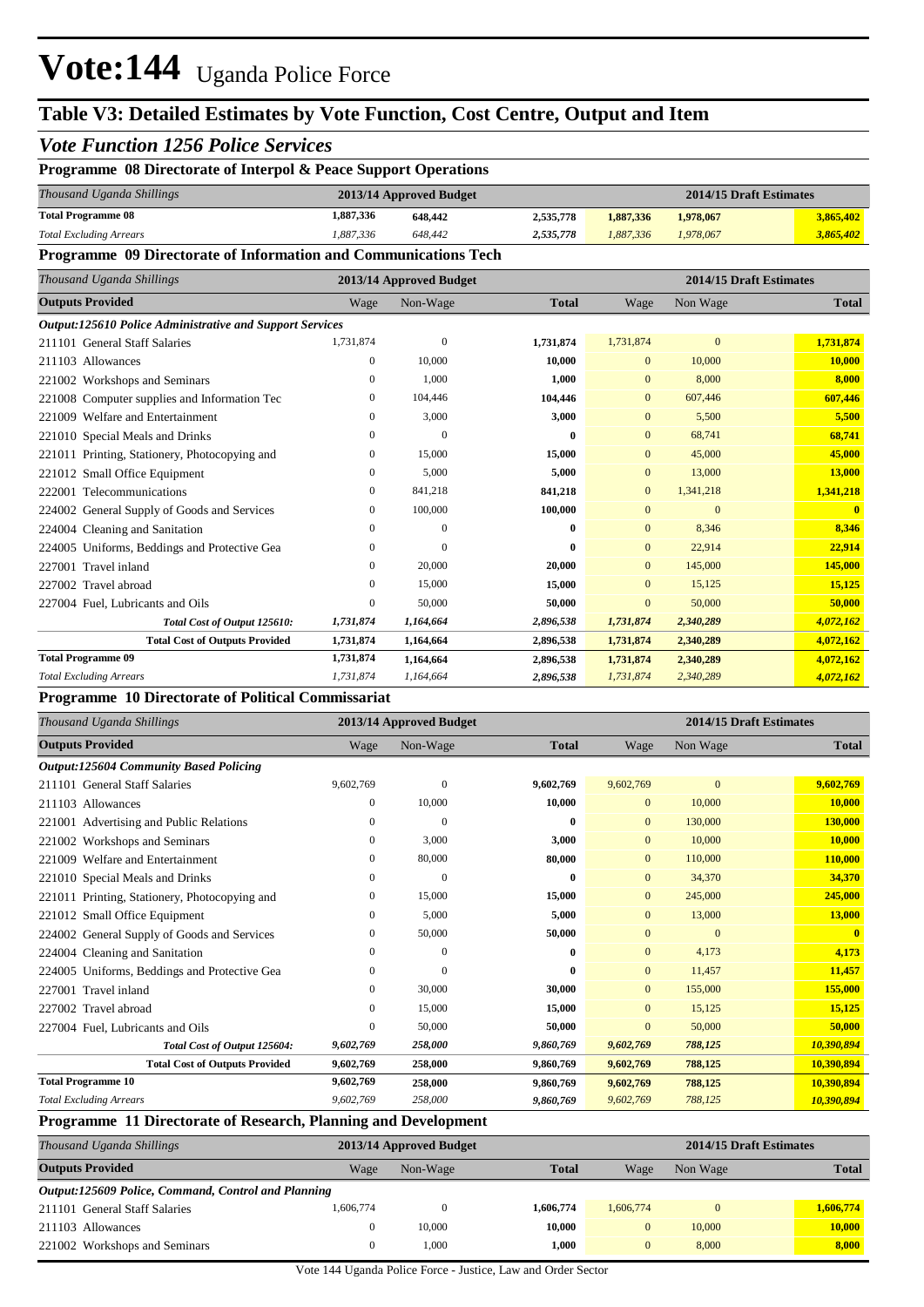## **Table V3: Detailed Estimates by Vote Function, Cost Centre, Output and Item**

### *Vote Function 1256 Police Services*

#### **Programme 11 Directorate of Research, Planning and Development**

| Thousand Uganda Shillings                     |              | 2013/14 Approved Budget |              |                | 2014/15 Draft Estimates |              |
|-----------------------------------------------|--------------|-------------------------|--------------|----------------|-------------------------|--------------|
| <b>Outputs Provided</b>                       | Wage         | Non-Wage                | <b>Total</b> | Wage           | Non Wage                | <b>Total</b> |
| 221007 Books, Periodicals & Newspapers        | 0            | 5,000                   | 5,000        | $\overline{0}$ | 15,000                  | 15,000       |
| 221009 Welfare and Entertainment              | $\mathbf{0}$ | 3,000                   | 3,000        | $\overline{0}$ | 5,500                   | 5,500        |
| 221010 Special Meals and Drinks               | $\mathbf{0}$ | $\mathbf{0}$            | 0            | $\overline{0}$ | 34,370                  | 34,370       |
| 221011 Printing, Stationery, Photocopying and | $\mathbf{0}$ | 15,000                  | 15,000       | $\overline{0}$ | 45,000                  | 45,000       |
| 221012 Small Office Equipment                 | $\mathbf{0}$ | 5,000                   | 5,000        | $\overline{0}$ | 13,000                  | 13,000       |
| 224002 General Supply of Goods and Services   | 0            | 50,000                  | 50,000       | $\overline{0}$ | $\mathbf{0}$            | $\mathbf{0}$ |
| 224004 Cleaning and Sanitation                | $\theta$     | $\mathbf{0}$            | 0            | $\overline{0}$ | 4,173                   | 4,173        |
| 224005 Uniforms, Beddings and Protective Gea  | $\Omega$     | $\mathbf{0}$            | $\bf{0}$     | $\overline{0}$ | 11,457                  | 11,457       |
| 227001 Travel inland                          | $\mathbf{0}$ | 30,000                  | 30,000       | $\overline{0}$ | 155,000                 | 155,000      |
| 227002 Travel abroad                          | 0            | 20,000                  | 20,000       | $\overline{0}$ | 20,125                  | 20,125       |
| 227004 Fuel, Lubricants and Oils              | 0            | 50,000                  | 50,000       | $\overline{0}$ | 50,000                  | 50,000       |
| Total Cost of Output 125609:                  | 1,606,774    | 189,000                 | 1,795,774    | 1,606,774      | 371,625                 | 1,978,399    |
| <b>Total Cost of Outputs Provided</b>         | 1,606,774    | 189,000                 | 1,795,774    | 1,606,774      | 371,625                 | 1,978,399    |
| <b>Total Programme 11</b>                     | 1,606,774    | 189,000                 | 1,795,774    | 1,606,774      | 371,625                 | 1,978,399    |
| <b>Total Excluding Arrears</b>                | 1,606,774    | 189,000                 | 1,795,774    | 1,606,774      | 371,625                 | 1,978,399    |

#### **Programme 12 Kampala Metropolitan Police**

| Thousand Uganda Shillings                         | 2013/14 Approved Budget |              |              |              | 2014/15 Draft Estimates |              |
|---------------------------------------------------|-------------------------|--------------|--------------|--------------|-------------------------|--------------|
| <b>Outputs Provided</b>                           | Wage                    | Non-Wage     | <b>Total</b> | Wage         | Non Wage                | <b>Total</b> |
| <b>Output:125601 Area Based Policing Services</b> |                         |              |              |              |                         |              |
| 211101 General Staff Salaries                     | 17,750,027              | $\mathbf{0}$ | 17,750,027   | 17,750,027   | $\Omega$                | 17,750,027   |
| 211103 Allowances                                 | $\mathbf{0}$            | 10,000       | 10,000       | $\mathbf{0}$ | 10,000                  | 10,000       |
| 221002 Workshops and Seminars                     | 0                       | 1,000        | 1,000        | $\mathbf{0}$ | 11,000                  | 11,000       |
| 221009 Welfare and Entertainment                  | $\mathbf{0}$            | 5,000        | 5,000        | $\mathbf{0}$ | 7,500                   | 7,500        |
| 221011 Printing, Stationery, Photocopying and     | $\mathbf{0}$            | 15,000       | 15,000       | $\mathbf{0}$ | 45,000                  | 45,000       |
| 221012 Small Office Equipment                     | $\mathbf{0}$            | 5,000        | 5,000        | $\mathbf{0}$ | 13,000                  | 13,000       |
| 225002 Consultancy Services-Long-term             | $\mathbf{0}$            | 400,000      | 400,000      | $\mathbf{0}$ | 400,000                 | 400,000      |
| 227001 Travel inland                              | $\mathbf{0}$            | 30,000       | 30,000       | $\mathbf{0}$ | 155,000                 | 155,000      |
| 227002 Travel abroad                              | $\mathbf{0}$            | 15,000       | 15,000       | $\mathbf{0}$ | 15,125                  | 15,125       |
| 227004 Fuel, Lubricants and Oils                  | $\mathbf{0}$            | 1,000,000    | 1,000,000    | $\mathbf{0}$ | 1,000,000               | 1,000,000    |
| Total Cost of Output 125601:                      | 17,750,027              | 1,481,000    | 19,231,027   | 17,750,027   | 1,656,625               | 19,406,652   |
| <b>Total Cost of Outputs Provided</b>             | 17,750,027              | 1,481,000    | 19,231,027   | 17,750,027   | 1,656,625               | 19,406,652   |
| <b>Total Programme 12</b>                         | 17,750,027              | 1,481,000    | 19,231,027   | 17,750,027   | 1,656,625               | 19,406,652   |
| <b>Total Excluding Arrears</b>                    | 17,750,027              | 1,481,000    | 19,231,027   | 17,750,027   | 1,656,625               | 19,406,652   |

#### **Programme 13 Specialised Forces Unit**

| Thousand Uganda Shillings                     |                  | 2013/14 Approved Budget |              |                | 2014/15 Draft Estimates |              |  |
|-----------------------------------------------|------------------|-------------------------|--------------|----------------|-------------------------|--------------|--|
| <b>Outputs Provided</b>                       | Wage             | Non-Wage                | <b>Total</b> | Wage           | Non Wage                | <b>Total</b> |  |
| Output:125605 Mobile Police Patrols           |                  |                         |              |                |                         |              |  |
| 211101 General Staff Salaries                 | 35,309,262       | $\mathbf{0}$            | 35,309,262   | 35,309,262     | $\mathbf{0}$            | 35,309,262   |  |
| 211103 Allowances                             | $\mathbf{0}$     | 3,000                   | 3,000        | $\mathbf{0}$   | 3,000                   | 3,000        |  |
| 221009 Welfare and Entertainment              | $\mathbf{0}$     | 1,000                   | 1,000        | $\mathbf{0}$   | 6,000                   | 6,000        |  |
| 221010 Special Meals and Drinks               | $\mathbf{0}$     | $\mathbf{0}$            | $\bf{0}$     | $\overline{0}$ | 1,374,816               | 1,374,816    |  |
| 221011 Printing, Stationery, Photocopying and | $\boldsymbol{0}$ | 5,000                   | 5,000        | $\overline{0}$ | 35,000                  | 35,000       |  |
| 221012 Small Office Equipment                 | $\boldsymbol{0}$ | 1,000                   | 1,000        | $\mathbf{0}$   | 6,000                   | 6,000        |  |
| 224002 General Supply of Goods and Services   | 0                | 500,000                 | 500,000      | $\mathbf{0}$   | $\mathbf{0}$            | $\mathbf{0}$ |  |
| 224004 Cleaning and Sanitation                | $\boldsymbol{0}$ | $\mathbf{0}$            | $\bf{0}$     | $\overline{0}$ | 166,912                 | 166,912      |  |
| 224005 Uniforms, Beddings and Protective Gea  | $\boldsymbol{0}$ | $\mathbf{0}$            | $\bf{0}$     | $\mathbf{0}$   | 458,272                 | 458,272      |  |
| 227001 Travel inland                          | $\bf{0}$         | 30,000                  | 30,000       | $\mathbf{0}$   | 155,000                 | 155,000      |  |
| 227002 Travel abroad                          | $\mathbf{0}$     | 10,000                  | 10,000       | $\overline{0}$ | 10,125                  | 10,125       |  |
| 227004 Fuel, Lubricants and Oils              | $\boldsymbol{0}$ | 800,000                 | 800,000      | $\overline{0}$ | 2,100,000               | 2,100,000    |  |
| 228001 Maintenance - Civil                    | $\boldsymbol{0}$ | 20,000                  | 20,000       | $\overline{0}$ | 100,000                 | 100,000      |  |
| 228002 Maintenance - Vehicles                 | $\boldsymbol{0}$ | 210,000                 | 210,000      | $\mathbf{0}$   | 510,000                 | 510,000      |  |
| Total Cost of Output 125605:                  | 35,309,262       | 1,580,000               | 36,889,262   | 35,309,262     | 4,925,125               | 40,234,387   |  |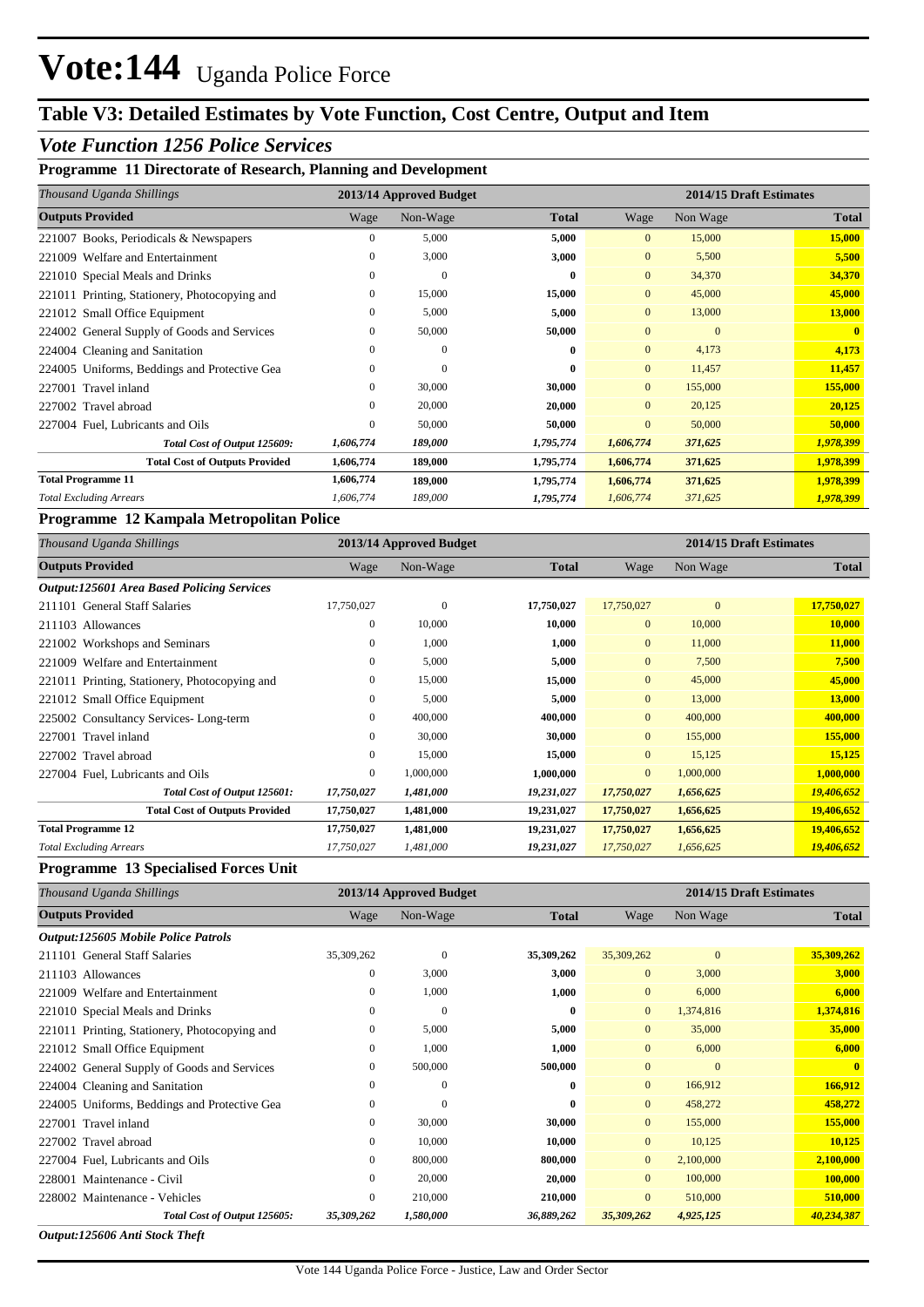## **Table V3: Detailed Estimates by Vote Function, Cost Centre, Output and Item**

### *Vote Function 1256 Police Services*

### **Programme 13 Specialised Forces Unit**

| Thousand Uganda Shillings                              |                  | 2013/14 Approved Budget |              |                  |                  | 2014/15 Draft Estimates |
|--------------------------------------------------------|------------------|-------------------------|--------------|------------------|------------------|-------------------------|
| <b>Outputs Provided</b>                                | Wage             | Non-Wage                | <b>Total</b> | Wage             | Non Wage         | <b>Total</b>            |
| 211101 General Staff Salaries                          | 26,127,777       | $\boldsymbol{0}$        | 26,127,777   | 26,127,777       | $\boldsymbol{0}$ | 26, 127, 777            |
| 211103 Allowances                                      | $\boldsymbol{0}$ | 3,000                   | 3,000        | $\mathbf{0}$     | 3,000            | 3,000                   |
| 221009 Welfare and Entertainment                       | $\mathbf{0}$     | 1,000                   | 1,000        | $\boldsymbol{0}$ | 7,000            | 7,000                   |
| 221010 Special Meals and Drinks                        | $\boldsymbol{0}$ | $\overline{0}$          | $\bf{0}$     | $\mathbf{0}$     | 1,306,076        | 1,306,076               |
| 221011 Printing, Stationery, Photocopying and          | $\boldsymbol{0}$ | 2,000                   | 2,000        | $\mathbf{0}$     | 32,000           | 32,000                  |
| 221012 Small Office Equipment                          | $\mathbf{0}$     | 1,000                   | 1,000        | $\mathbf{0}$     | 6,000            | 6,000                   |
| 224002 General Supply of Goods and Services            | $\boldsymbol{0}$ | 400,000                 | 400,000      | $\mathbf{0}$     | $\mathbf{0}$     | $\overline{\mathbf{0}}$ |
| 224004 Cleaning and Sanitation                         | $\mathbf{0}$     | $\boldsymbol{0}$        | $\bf{0}$     | $\mathbf{0}$     | 158,566          | 158,566                 |
| 224005 Uniforms, Beddings and Protective Gea           | $\overline{0}$   | $\overline{0}$          | $\mathbf{0}$ | $\overline{0}$   | 435,358          | 435,358                 |
| 227001 Travel inland                                   | $\overline{0}$   | 30,000                  | 30,000       | $\Omega$         | 155,000          | 155,000                 |
| 227002 Travel abroad                                   | $\overline{0}$   | 10,000                  | 10,000       | $\mathbf{0}$     | 10,125           | 10,125                  |
| 227004 Fuel, Lubricants and Oils                       | $\overline{0}$   | 500,000                 | 500,000      | $\mathbf{0}$     | 1,500,000        | 1,500,000               |
| 228001 Maintenance - Civil                             | $\mathbf{0}$     | 10,000                  | 10,000       | $\Omega$         | 60,000           | 60,000                  |
| 228002 Maintenance - Vehicles                          | $\boldsymbol{0}$ | 200,000                 | 200,000      | $\mathbf{0}$     | 500,000          | 500,000                 |
| Total Cost of Output 125606:                           | 26,127,777       | 1,157,000               | 27,284,777   | 26,127,777       | 4,173,125        | 30,300,902              |
| <b>Output:125607 Other Specialised Police Services</b> |                  |                         |              |                  |                  |                         |
| 211101 General Staff Salaries                          | 44,403,310       | $\mathbf{0}$            | 44,403,310   | 44,403,310       | $\boldsymbol{0}$ | 44,403,310              |
| 211103 Allowances                                      | $\boldsymbol{0}$ | 4,000                   | 4,000        | $\mathbf{0}$     | 4,000            | 4,000                   |
| 221002 Workshops and Seminars                          | $\mathbf{0}$     | 1,000                   | 1,000        | $\mathbf{0}$     | 11,000           | 11,000                  |
| 221009 Welfare and Entertainment                       | $\boldsymbol{0}$ | 3,000                   | 3,000        | $\mathbf{0}$     | 9,000            | 9,000                   |
| 221010 Special Meals and Drinks                        | $\mathbf{0}$     | $\overline{0}$          | $\bf{0}$     | $\mathbf{0}$     | 3,823,363        | 3,823,363               |
| 221011 Printing, Stationery, Photocopying and          | $\boldsymbol{0}$ | 8,000                   | 8,000        | $\mathbf{0}$     | 38,000           | 38,000                  |
| 221012 Small Office Equipment                          | $\mathbf{0}$     | 3,000                   | 3,000        | $\mathbf{0}$     | 5,000            | 5,000                   |
| 224001 Medical and Agricultural supplies               | $\mathbf{0}$     | 60,000                  | 60,000       | $\overline{0}$   | 260,000          | 260,000                 |
| 224002 General Supply of Goods and Services            | $\mathbf{0}$     | 2,526,000               | 2,526,000    | $\overline{0}$   | $\overline{0}$   | $\mathbf{0}$            |
| 224004 Cleaning and Sanitation                         | $\overline{0}$   | $\overline{0}$          | $\bf{0}$     | $\overline{0}$   | 464,182          | 464,182                 |
| 224005 Uniforms, Beddings and Protective Gea           | $\boldsymbol{0}$ | $\mathbf{0}$            | $\bf{0}$     | $\mathbf{0}$     | 1,274,454        | 1,274,454               |
| 226001 Insurances                                      | $\boldsymbol{0}$ | 955,178                 | 955,178      | $\mathbf{0}$     | 1,155,178        | 1,155,178               |
| 227001 Travel inland                                   | $\boldsymbol{0}$ | 40,000                  | 40,000       | $\mathbf{0}$     | 165,000          | 165,000                 |
| 227002 Travel abroad                                   | $\boldsymbol{0}$ | 15,000                  | 15,000       | $\mathbf{0}$     | 15,125           | 15,125                  |
| 227004 Fuel, Lubricants and Oils                       | $\boldsymbol{0}$ | 1,200,000               | 1,200,000    | $\mathbf{0}$     | 2,400,000        | 2,400,000               |
| 228001 Maintenance - Civil                             | $\boldsymbol{0}$ | 30,000                  | 30,000       | $\mathbf{0}$     | 100,000          | 100,000                 |
| 228002 Maintenance - Vehicles                          | $\boldsymbol{0}$ | 240,000                 | 240,000      | $\mathbf{0}$     | 640,000          | 640,000                 |
| Total Cost of Output 125607:                           | 44,403,310       | 5,085,178               | 49,488,488   | 44,403,310       | 10,364,303       | 54,767,613              |
| <b>Total Cost of Outputs Provided</b>                  | 105,840,349      | 7,822,178               | 113,662,527  | 105,840,349      | 19,462,553       | 125,302,902             |
| <b>Total Programme 13</b>                              | 105,840,349      | 7,822,178               | 113,662,527  | 105,840,349      | 19,462,553       | 125,302,902             |
| <b>Total Excluding Arrears</b>                         | 105,840,349      | 7,822,178               | 113,662,527  | 105,840,349      | 19,462,553       | 125,302,902             |

#### **Programme 14 Internal Audit Unit**

| Thousand Uganda Shillings                                       |                | 2013/14 Approved Budget |              |                | 2014/15 Draft Estimates |              |  |
|-----------------------------------------------------------------|----------------|-------------------------|--------------|----------------|-------------------------|--------------|--|
| <b>Outputs Provided</b>                                         | Wage           | Non-Wage                | <b>Total</b> | Wage           | Non Wage                | <b>Total</b> |  |
| <b>Output:125610 Police Administrative and Support Services</b> |                |                         |              |                |                         |              |  |
| 211101 General Staff Salaries                                   | 48,018         | $\mathbf{0}$            | 48,018       | 48,018         | $\mathbf{0}$            | 48,018       |  |
| 211103 Allowances                                               | $\mathbf{0}$   | 5,000                   | 5,000        | $\overline{0}$ | 5,000                   | 5,000        |  |
| 221009 Welfare and Entertainment                                | $\overline{0}$ | 1,000                   | 1,000        | $\overline{0}$ | 3,500                   | 3,500        |  |
| 221010 Special Meals and Drinks                                 | $\mathbf{0}$   | $\mathbf{0}$            | $\bf{0}$     | $\overline{0}$ | 3,437                   | 3,437        |  |
| 221011 Printing, Stationery, Photocopying and                   | $\mathbf{0}$   | 5,000                   | 5,000        | $\overline{0}$ | 35,000                  | 35,000       |  |
| 224002 General Supply of Goods and Services                     | $\mathbf{0}$   | 5,000                   | 5,000        | $\overline{0}$ | $\mathbf{0}$            | $\mathbf{0}$ |  |
| 224004 Cleaning and Sanitation                                  | $\mathbf{0}$   | $\mathbf{0}$            | $\bf{0}$     | $\overline{0}$ | 4,043                   | 4,043        |  |
| 224005 Uniforms, Beddings and Protective Gea                    | $\mathbf{0}$   | $\mathbf{0}$            | $\bf{0}$     | $\overline{0}$ | 1,146                   | 1,146        |  |
| 227001 Travel inland                                            | $\mathbf{0}$   | 5,000                   | 5,000        | $\overline{0}$ | 130,000                 | 130,000      |  |
| 227002 Travel abroad                                            | $\mathbf{0}$   | 2,500                   | 2,500        | $\overline{0}$ | 2,625                   | 2,625        |  |
| 227004 Fuel, Lubricants and Oils                                | $\mathbf{0}$   | 30,000                  | 30,000       | $\overline{0}$ | 30,000                  | 30,000       |  |
| 228001 Maintenance - Civil                                      | $\mathbf{0}$   | 100,000                 | 100,000      | $\overline{0}$ | 100,000                 | 100,000      |  |
| Total Cost of Output 125610:                                    | 48,018         | 153,500                 | 201,518      | 48,018         | 314,751                 | 362,768      |  |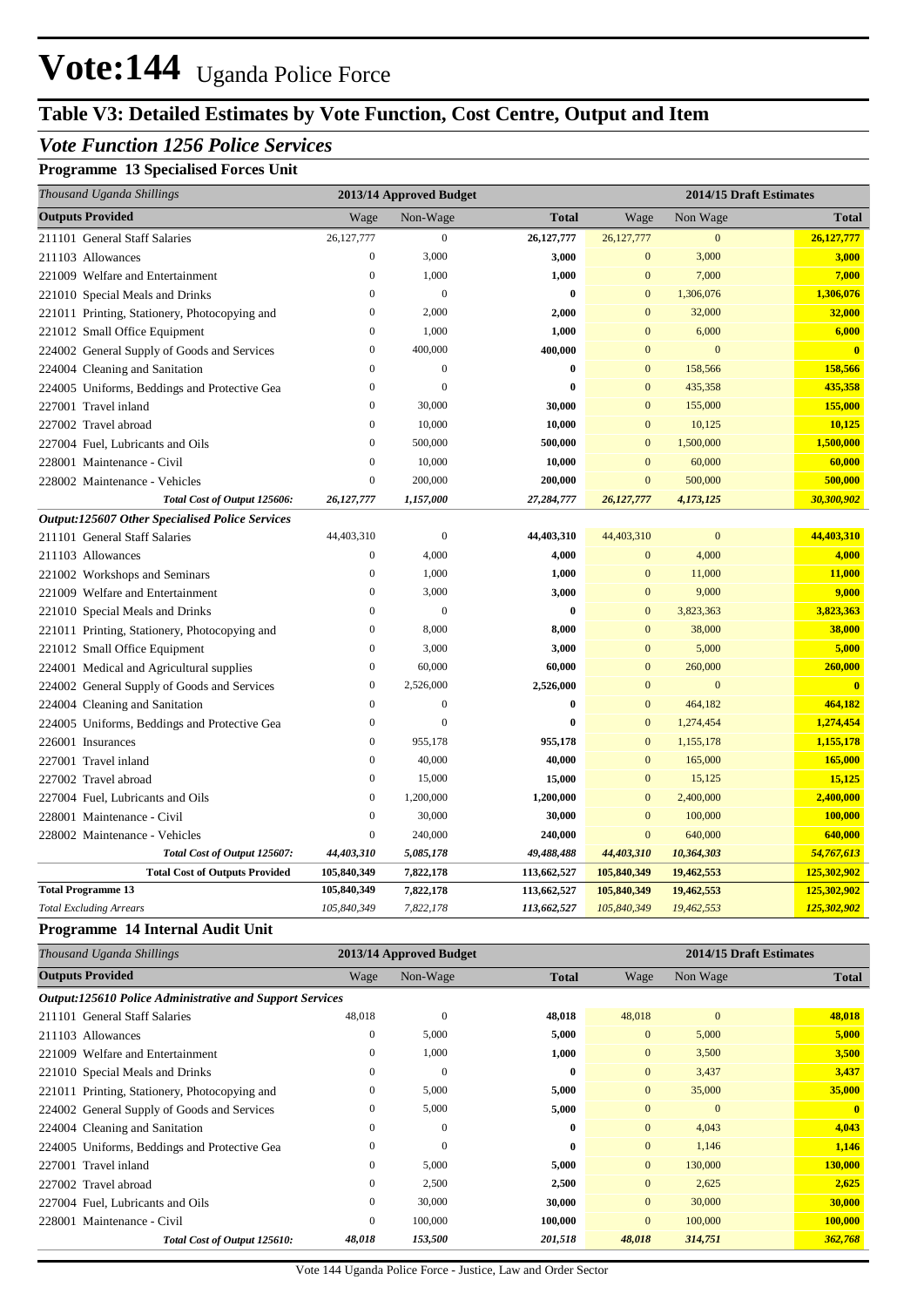## **Table V3: Detailed Estimates by Vote Function, Cost Centre, Output and Item**

### *Vote Function 1256 Police Services*

#### **Programme 14 Internal Audit Unit**

| Thousand Uganda Shillings             |        | 2013/14 Approved Budget |              | 2014/15 Draft Estimates |          |              |
|---------------------------------------|--------|-------------------------|--------------|-------------------------|----------|--------------|
| <b>Outputs Provided</b>               | Wage   | Non-Wage                | <b>Total</b> | Wage                    | Non Wage | <b>Total</b> |
| <b>Total Cost of Outputs Provided</b> | 48,018 | 153.500                 | 201.518      | 48,018                  | 314,751  | 362,768      |
| <b>Total Programme 14</b>             | 48.018 | 153.500                 | 201.518      | 48,018                  | 314,751  | 362,768      |
| <b>Total Excluding Arrears</b>        | 48.018 | 153.500                 | 201,518      | 48.018                  | 314.751  | 362,768      |

### *Development Budget Estimates*

## **Project 0385 Assistance to Uganda Police**

| Thousand Uganda Shillings                                               |            | 2013/14 Approved Budget |              | 2014/15 Draft Estimates |                       |              |  |
|-------------------------------------------------------------------------|------------|-------------------------|--------------|-------------------------|-----------------------|--------------|--|
| <b>Capital Purchases</b>                                                |            | GoU External Fin.       | <b>Total</b> |                         | GoU External Fin.     | <b>Total</b> |  |
| <b>Output:125671 Acquisition of Land by Government</b>                  |            |                         |              |                         |                       |              |  |
| 311101 Land                                                             | 120,000    | $\Omega$                | 120,000      | 2,120,000               | $\mathbf{0}$          | 2,120,000    |  |
| Total Cost of Output 125671:                                            | 120,000    | 0                       | 120,000      | 2,120,000               | $\boldsymbol{\theta}$ | 2,120,000    |  |
| Output:125672 Government Buildings and Administrative Infrastructure    |            |                         |              |                         |                       |              |  |
| 231001 Non Residential buildings (Depreciatio                           | 6,700,000  | $\Omega$                | 6,700,000    | 8,380,069               | $\mathbf{0}$          | 8,380,069    |  |
| 231002 Residential buildings (Depreciation)                             | 1,000,069  | $\Omega$                | 1,000,069    | 1,280,000               | $\mathbf{0}$          | 1,280,000    |  |
| 281504 Monitoring, Supervision & Appraisal o                            | $\Omega$   | $\Omega$                | 0            | 40,000                  | $\Omega$              | 40,000       |  |
| Total Cost of Output 125672:                                            | 7,700,069  | 0                       | 7,700,069    | 9,700,069               | $\boldsymbol{\theta}$ | 9,700,069    |  |
| Output:125675 Purchase of Motor Vehicles and Other Transport Equipment  |            |                         |              |                         |                       |              |  |
| 231004 Transport equipment                                              | 11,641,578 | $\Omega$                | 11,641,578   | 14,436,170              | $\overline{0}$        | 14,436,170   |  |
| 312205 Aircrafts                                                        | 10,778,892 | $\Omega$                | 10,778,892   | 20,778,892              | $\Omega$              | 20,778,892   |  |
| Total Cost of Output 125675:                                            | 22,420,470 | 0                       | 22,420,470   | 35,215,062              | $\boldsymbol{\theta}$ | 35,215,062   |  |
| Output:125677 Purchase of Specialised Machinery & Equipment             |            |                         |              |                         |                       |              |  |
| 231005 Machinery and equipment                                          | 27,323,590 | $\Omega$                | 27,323,590   | 20,514,499              | $\overline{0}$        | 20,514,499   |  |
| 281504 Monitoring, Supervision & Appraisal o                            | $\Omega$   | $\Omega$                | 0            | 14,499                  | $\mathbf{0}$          | 14,499       |  |
| Total Cost of Output 125677:                                            | 27,323,590 | 0                       | 27,323,590   | 20,528,998              | $\boldsymbol{\theta}$ | 20,528,998   |  |
| Output:125678 Purchase of Office and Residential Furniture and Fittings |            |                         |              |                         |                       |              |  |
| 231006 Furniture and fittings (Depreciation)                            | 100,000    | $\mathbf{0}$            | 100,000      | 100,000                 | $\mathbf{0}$          | 100,000      |  |
| Total Cost of Output 125678:                                            | 100,000    | 0                       | 100,000      | 100,000                 | $\boldsymbol{\theta}$ | 100,000      |  |
| <b>Total Cost of Capital Purchases</b>                                  | 57,664,129 | $\bf{0}$                | 57,664,129   | 67,664,129              | $\bf{0}$              | 67,664,129   |  |
| <b>Total Project 0385</b>                                               | 57,664,129 | $\mathbf{0}$            | 57,664,129   | 67,664,129              | $\mathbf{0}$          | 67,664,129   |  |
| <b>Total Excluding Taxes and Arrears</b>                                | 57,664,129 | 0                       | 57,664,129   | 67,664,129              | $\theta$              | 67,664,129   |  |

#### **Project 1107 Police Enhancement PRDP**

| Thousand Uganda Shillings                                               |              | 2013/14 Approved Budget |              | 2014/15 Draft Estimates |                       |              |
|-------------------------------------------------------------------------|--------------|-------------------------|--------------|-------------------------|-----------------------|--------------|
| <b>Capital Purchases</b>                                                | GoU          | External Fin.           | <b>Total</b> |                         | GoU External Fin.     | <b>Total</b> |
| Output:125672 Government Buildings and Administrative Infrastructure    |              |                         |              |                         |                       |              |
| 231001 Non Residential buildings (Depreciatio                           | 1,000,000    | $\Omega$                | 1,000,000    | 1,000,000               | $\mathbf{0}$          | 1,000,000    |
| 231002 Residential buildings (Depreciation)                             | 1,370,000    | $\Omega$                | 1.370.000    | 1,217,592               | $\mathbf{0}$          | 1,217,592    |
| 281504 Monitoring, Supervision & Appraisal o                            | $\mathbf{0}$ | $\Omega$                | $\bf{0}$     | 60,000                  | $\mathbf{0}$          | 60,000       |
| Total Cost of Output 125672:                                            | 2,370,000    | 0                       | 2,370,000    | 2,277,592               | $\boldsymbol{\theta}$ | 2,277,592    |
| Output:125675 Purchase of Motor Vehicles and Other Transport Equipment  |              |                         |              |                         |                       |              |
| 231004 Transport equipment                                              | 1,316,669    | $\theta$                | 1,316,669    | 1,224,261               | $\mathbf{0}$          | 1.224.261    |
| Total Cost of Output 125675:                                            | 1,316,669    | 0                       | 1,316,669    | 1,224,261               | $\boldsymbol{\theta}$ | 1,224,261    |
| Output:125677 Purchase of Specialised Machinery & Equipment             |              |                         |              |                         |                       |              |
| 231005 Machinery and equipment                                          | 197.788      | $\Omega$                | 197,788      | 191,788                 | $\mathbf{0}$          | 191,788      |
| 281504 Monitoring, Supervision & Appraisal o                            | $\Omega$     | $\Omega$                | $\mathbf{0}$ | 6,000                   | $\mathbf{0}$          | 6.000        |
| Total Cost of Output 125677:                                            | 197,788      | 0                       | 197,788      | 197,788                 | $\boldsymbol{\theta}$ | 197,788      |
| Output:125678 Purchase of Office and Residential Furniture and Fittings |              |                         |              |                         |                       |              |
| 231006 Furniture and fittings (Depreciation)                            | 115,183      | $\Omega$                | 115,183      | 300,000                 | $\mathbf{0}$          | 300,000      |
| Total Cost of Output 125678:                                            | 115,183      | 0                       | 115,183      | 300,000                 | $\boldsymbol{\theta}$ | 300,000      |
| <b>Total Cost of Capital Purchases</b>                                  | 3,999,640    | $\bf{0}$                | 3,999,640    | 3,999,640               | $\bf{0}$              | 3,999,640    |
| <b>Total Project 1107</b>                                               | 3,999,640    | $\bf{0}$                | 3,999,640    | 3,999,640               | $\bf{0}$              | 3,999,640    |
| <b>Total Excluding Taxes and Arrears</b>                                | 3,999,640    | 0                       | 3,999,640    | 3,999,640               | 0                     | 3,999,640    |
| Thousand Uganda Shillings                                               |              | 2013/14 Approved Budget |              | 2014/15 Draft Estimates |                       |              |
|                                                                         |              | GoU External Fin.       | <b>Total</b> |                         | GoU External Fin.     | <b>Total</b> |